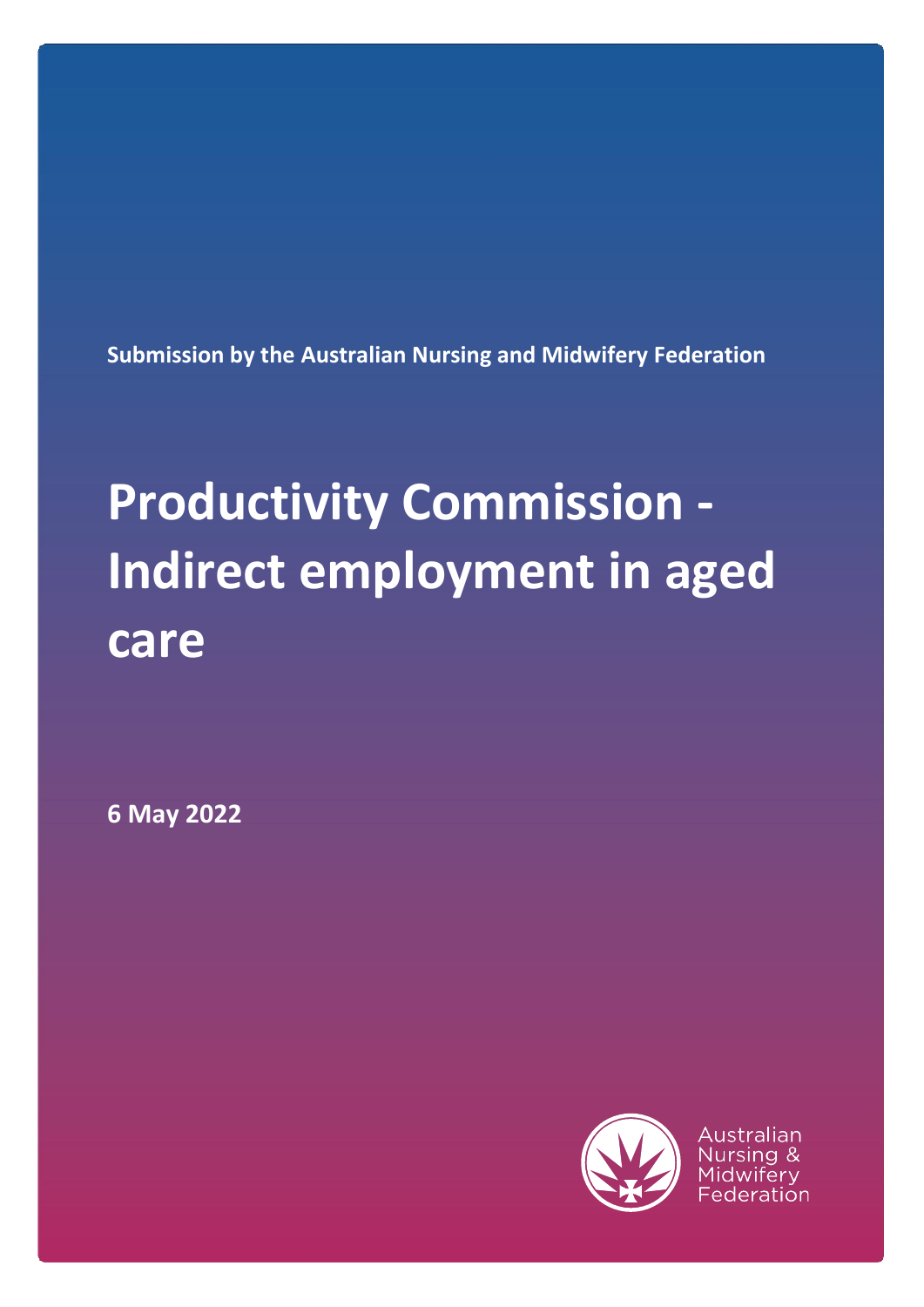

Australian Nursing and Midwifery Federation / Productivity Commission -Indirect employment in aged care

**Annie Butler Federal Secretary**

**Lori-Anne Sharp Federal Assistant Secretary**

**Australian Nursing and Midwifery Federation Level 1, 365 Queen Street, Melbourne VIC 3000 E: [anmffederal@anmf.org.au](mailto:anmffederal@anmf.org.au) W: [www.anmf.org.au](http://www.anmf.org.au/)**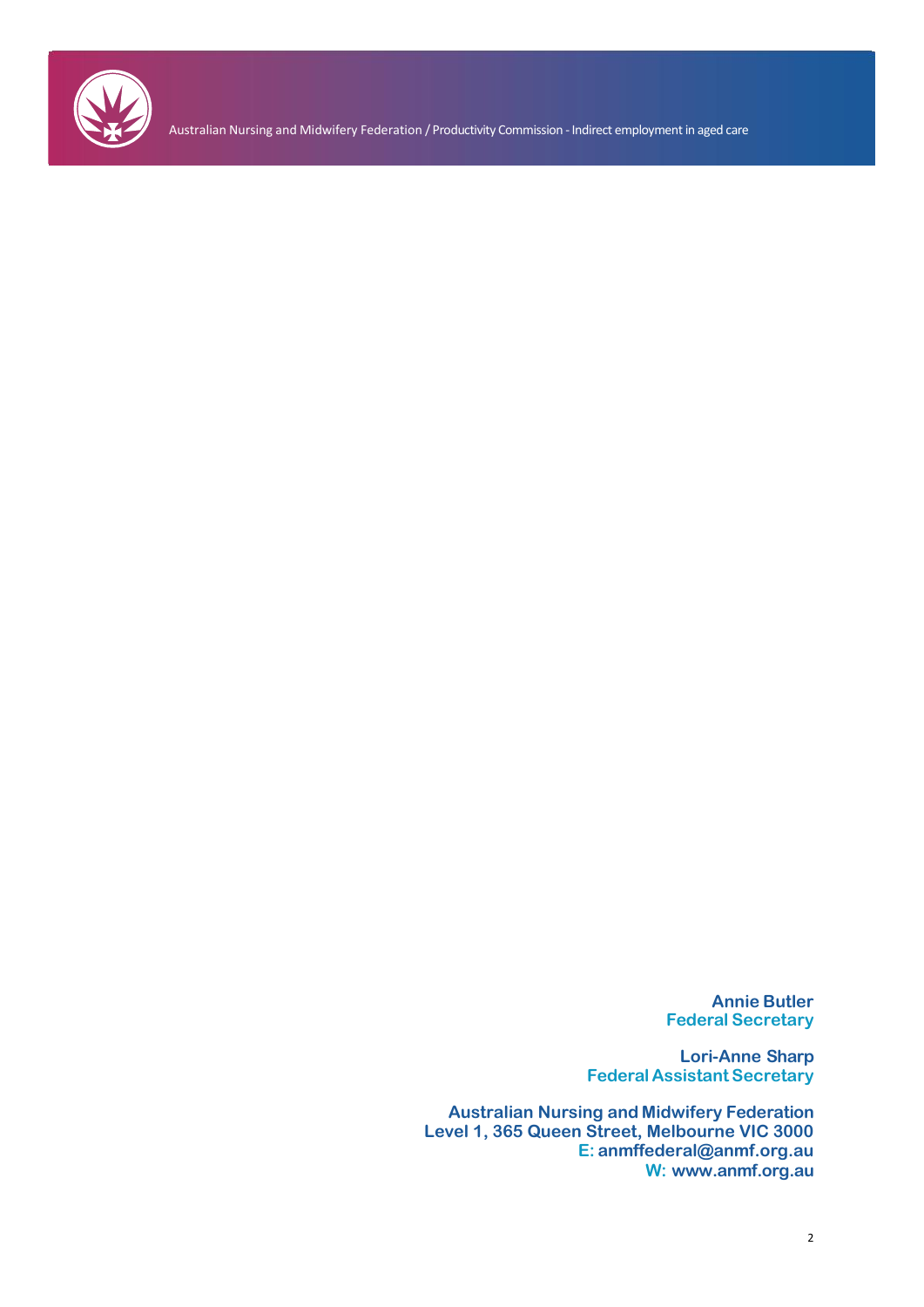

## Introduction

- 1. The Australian Nursing and Midwifery Federation (ANMF) is Australia's largest national union and professional nursing and midwifery organisation. In collaboration with the ANMF's eight state and territory branches, we represent the professional, industrial and political interests of more than 310,000 nurses, midwives and care-workers across the country.
- 2. Our members work in the public and private health, aged care and disability sectors across a wide variety of urban, rural and remote locations. We work with them to improve their ability to deliver safe and best practice care in each and every one of these settings, fulfil their professional goals and achieve a healthy work/life balance.
- 3. Our strong and growing membership and integrated role as both a trade union and professional organisation provides us with a complete understanding of all aspects of the nursing and midwifery professions and see us uniquely placed to defend and advance our professions.
- 4. Through our work with members, we aim to strengthen the contribution of nursing and midwifery to improving Australia's health and aged care systems, and the health of our national and global communities.
- 5. The ANMF thanks the Productivity Commission for the opportunity to provide feedback on the issues paper concerning indirect employment in aged care. The ANMF will respond to the applicable information requests throughout this submission in the order in which they appear in the paper.
- 6. In the course of the pandemic, there has been genuine need for surge workforce to supplement existing staffing arrangements in aged care. This has occurred when high numbers of staff have been required to self-isolate or there has been a significant outbreak of COVID-19 in a nursing, although in some instances contracted additional staff were not available to meet demand.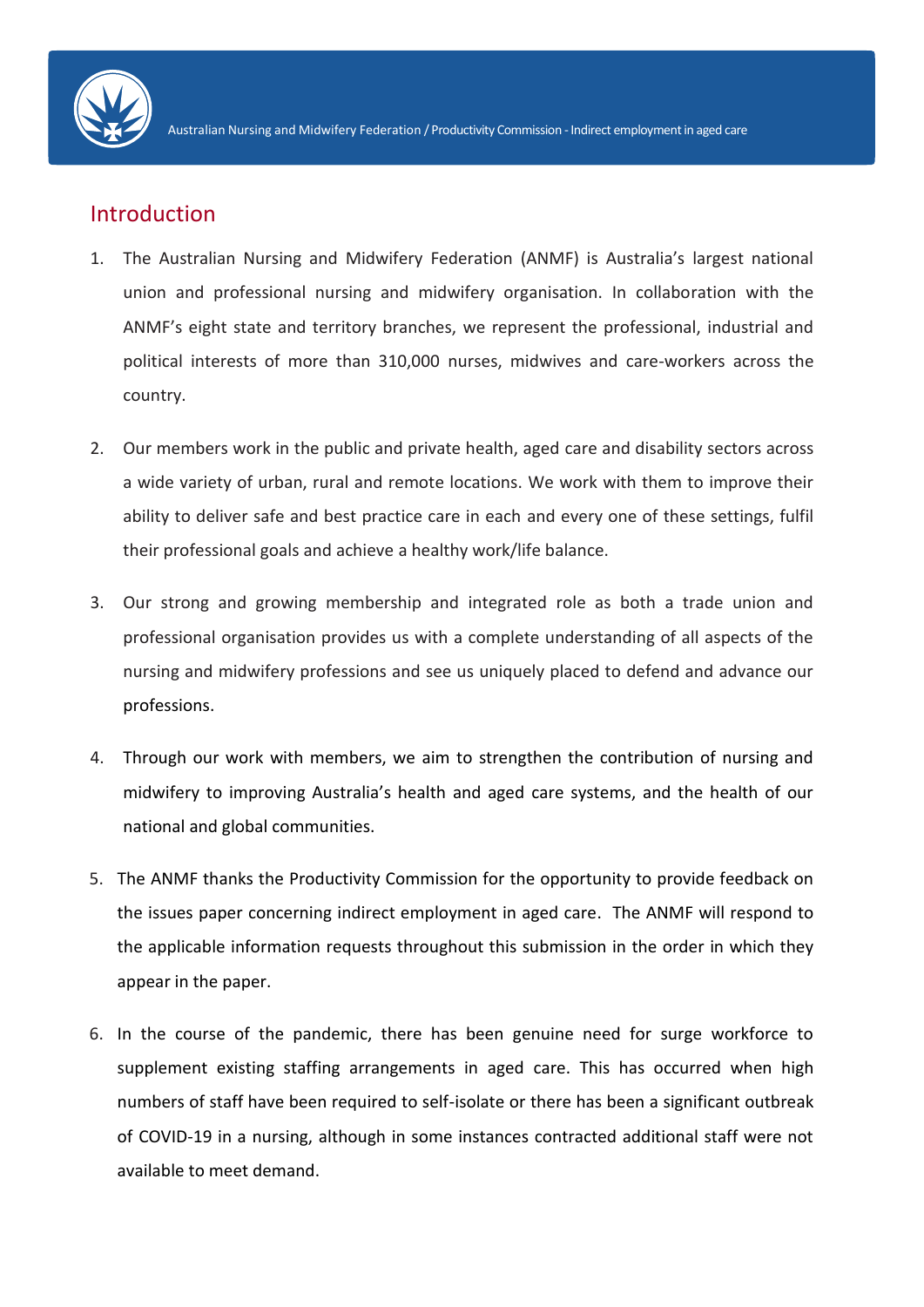

- 7. Whilst Government support to assist providers in accessing qualified staff to fill vacancies that cannot otherwise be filled for short-term COVID-19 related reasons is welcome, the ANMF holds significant concerns around the use of digital platforms and independent contractors in the aged care sector. The ANMF is concerned that the Government has moved to promote this form of insecure work as an alternative to providers engaging ongoing staff directly. It has done this, for example by investing heavily in digital platforms like Mable Pty Ltd (**Mable**).
- 8. The ANMF supports recommendation 87 of the Royal Commission into Aged Care Quality and Safety **(Royal Commission)**, that approved providers have policies and procedures in place that preference direct employment for personal care and nursing and that additionally, where nursing and personal care is contracted to another entity, those entities also have policies and procedures in place that preference direct employment. $1$

**For the purposes of the study, the Commission proposes to focus primarily on the use of independent contractors (including those in labour hire agencies) and platform workers among nursing and personal care workers in residential and home-based aged care. Should labour hire agency workers who are directly employed by the agency also be a major focus of the analysis? If so, why?**

- 9. The ANMF contends that labour hire agency workers who are directly employed by the agency should also be a major focus of the Productivity Commission's analysis of employment models used in aged care settings.
- 10. The use of independent contractors in the residential aged care environment is very limited, therefore, limiting analysis to only independent contractors would be of little utility and would do little to examine the different models of employment in the aged care sector.

1

<sup>1</sup> *Royal Commission into Aged Care Quality and Safety* (2021a, p. 265).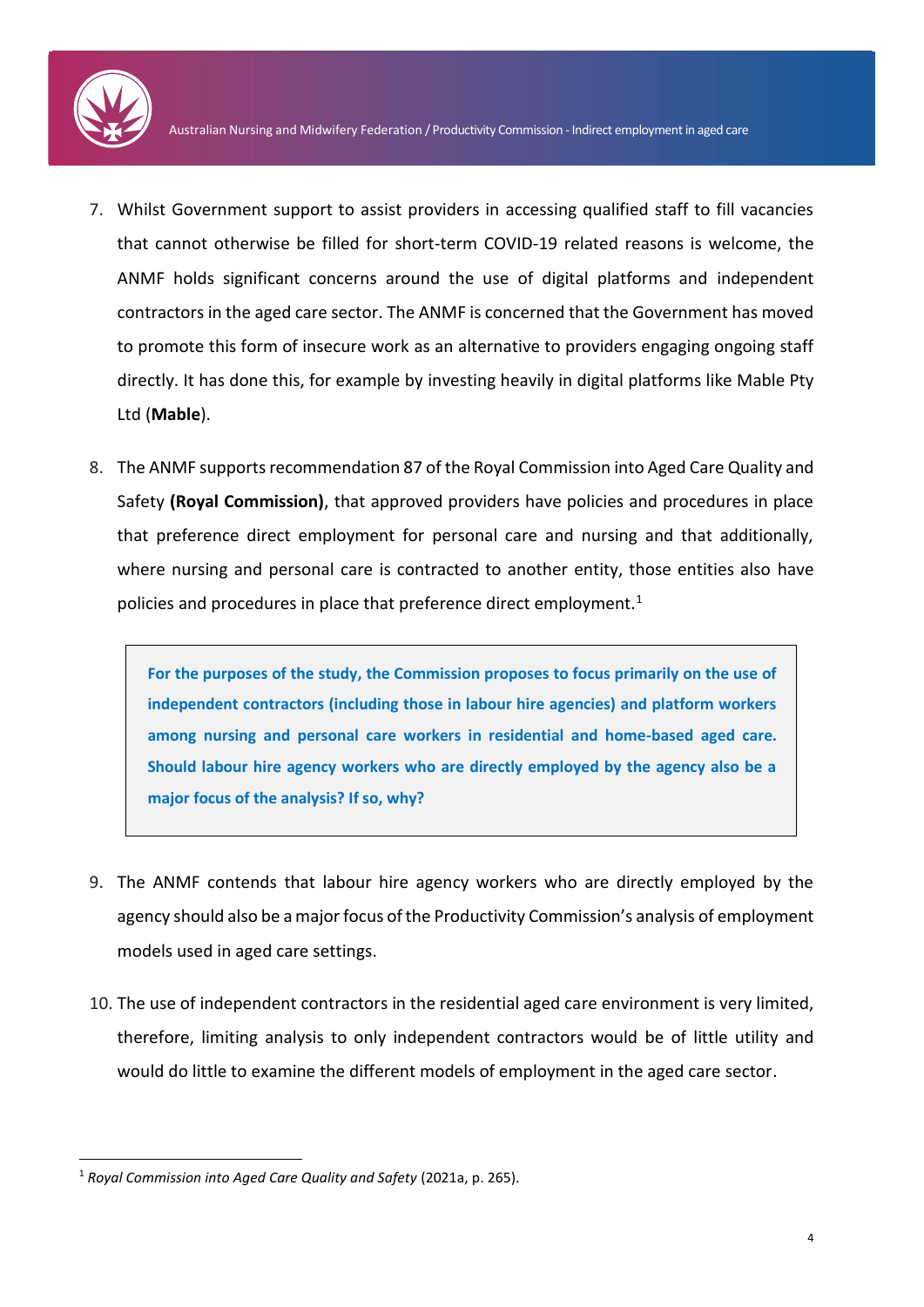

- 11. The ANMF considers an examination of the prevalence of permanent part-time and casual employment arrangements as relevant to any review of employment models in the aged care industry. The Department of Health's National Aged Care Workforce Census (**the Workforce Census**), undertaken in 2020, identified that providers reported that more than 90 per cent of care workers were employed part time.<sup>2</sup> Whilst not reported in the 2020 Workforce Census, it is likely that some workers combine more than one part-time job to increase their hours and income.
- 12. Despite the likelihood of workers holding multiple jobs, evidence suggests that there are still high levels of underemployment in aged care. About 30 per cent of residential aged care workers and 40 per cent of home care workers preferred to work more hours in 2016.<sup>3</sup> It is noted that the impact of COVID-19 on workforce supply has meant that more work is available and some providers report a shortage of available staff. The ANMF considers this should not be regarded as an ongoing trend. The impact of COVID will diminish over time and nurses drawn to work in areas such as COVID related contact tracing, testing and vaccination programs will return to the regular workforce over the coming year.
- 13. The ANMF submits that the high prevalence of part-time work arrangements is attributable to the perceived cost-savings these arrangements provide employers. Employers have sought to exploit provisions within the *Nurses Award 2020* which allow for the variation of part-time hours of work by agreement, at any time, to avoid paying overtime and/or ongoing full-time employment conditions, creating a 'de-facto' version of insecure work.
- 14. The ANMF submits that the recommendations of the Royal Commission, requiring approved providers and entities to preference direct employment for personal care and nursing, could go further to preference permanent, full-time employment arrangements where additional hours of work are available and full-time employment is the preference of the employee, particularly in a residential and community care setting. An employment model that preferences the provision of direct, full-time employment, where appropriate, would have a

<sup>2</sup> *Department of Health, National Aged Care Workforce Census* (2021a, p12).

<sup>3</sup> *Department of Health, The Aged Care Workforce,* Mavromaras, K., Knight, G., Isherwood, L., Crettenden, A., Flavel, J., Karmel, T., Moskos, M., Smith, L., Walton, H. and Wei, Z.,(2016, pp. 27, 86).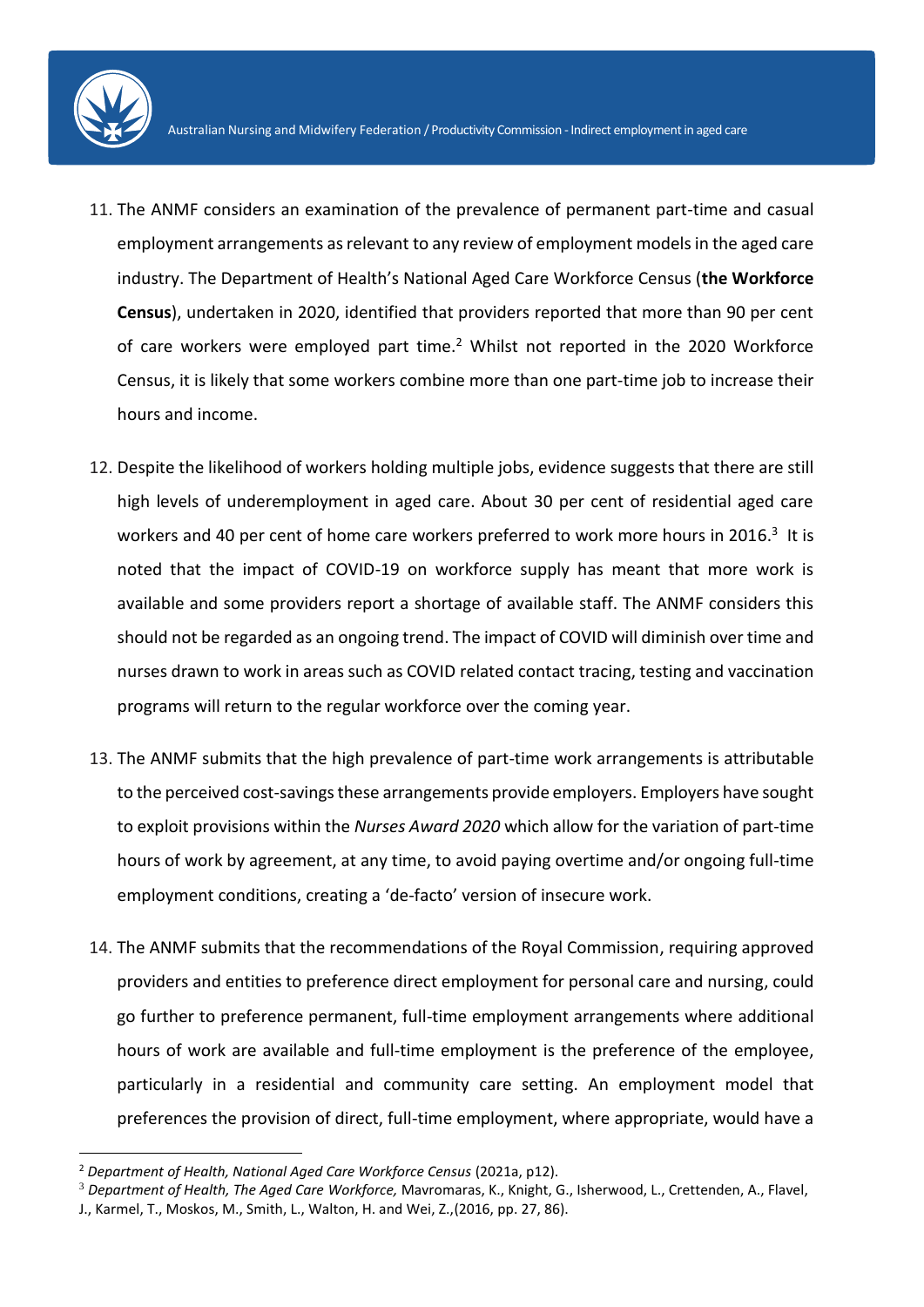

number of significant impacts on issues of concern in aged care, including continuity of care, attraction and retention of staff and better rostering and resourcing capabilities.

15. In addition, contracted part-time hours that reflect actual work done, would increase the level of secure ongoing work. Low-hour contracts remain a concern, even where current demand means that aged care workers are doing more work, it is still the case that contracts of engagement do not reflect the actual regular weekly hours of work performed. This creates both the de facto casualization of the additional hours worked and leaves workers with a lack of security with regard to obtaining loans, leases and retirement income.

**If you currently work as an agency employee, independent contractor, or platform worker, are you satisfied with your employment arrangements? Would you prefer a different employment arrangement?**

<span id="page-5-0"></span>16. The ANMF did a brief survey via social media to ascertain the thoughts of agency employees, independent contractors and platform workers. There were a variety of responses to the question:

*"If you currently work as an agency employee, independent contractor, or platform worker, are you satisfied with your employment arrangements? Would you prefer a different employment arrangement?"* 

- 17. Some workers indicated that they were satisfied with the arrangement of working as an agency nurse. The typical reason for this was that they had the choice of where and when to work, highlighting the relevance of poor rostering practices and/or the availability of flexible working arrangements with aged care providers. Responses included the following:
	- (a) *"I'm happy with an agency. You can work if you want the hours."*
	- (b) *"I am satisfied with the hours. I like working in varied RACF (residential aged care facilities). I no longer want to work directly for one facility. I like to have the choice around my working roster."*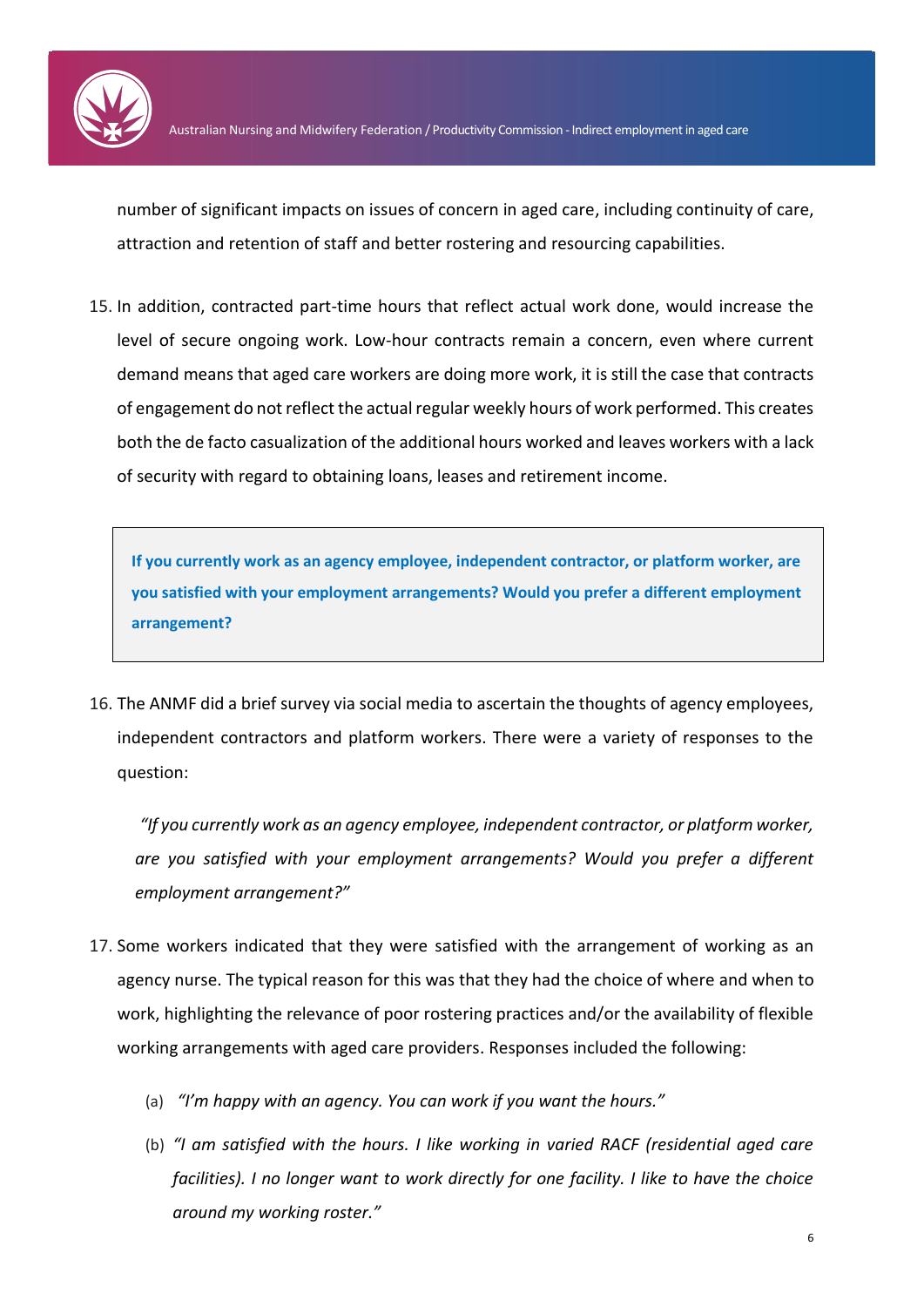

- (c) *"Very happy to be able to pick shifts. Not able to do that in aged care or hospitals"*
- 18. However, other workers were not happy with their current arrangements. Some of the answers to the question mentioned at paragraph [16](#page-5-0) which mentioned being dissatisfied included:
	- (a) *"I would prefer guaranteed hrs and work for a facility"*
	- (b) *"I'd prefer to have a permanent job with permanent hours"*
	- (c) *"No. Guarantee hours and permanent times please. Last minute cancellations or last minute/on call requirements are a definite let down."*
- 19. Overall, workers who completed the survey were evenly split on whether they were "satisfied" with current arrangements. This demonstrates that many workers in the sector would prefer permanent employment but cannot obtain it. One respondent said that rates of pay were the main reason for never wanting to work directly for an aged care employer stating:

*"Would never work in aged care outside of agency work. The work is too stressful and taxing to work for anything less than agency pay rates."*

- 20. While some workers prefer the flexibility of agency work, it must be noted that this also reflects the lack of employee friendly flexibility offered in ongoing work. In addition, if wages and staffing levels and skills mix improve in residential aged care, more workers would be attracted to taking ongoing employment with a single provider.
- 21. A recent survey conducted by the ANMF of its members found that of those surveyed, 71% would consider working in aged care if at least one registered nurse was onsite at all times and 79% would consider working in aged care if there were guaranteed staffing levels and mix for every shift.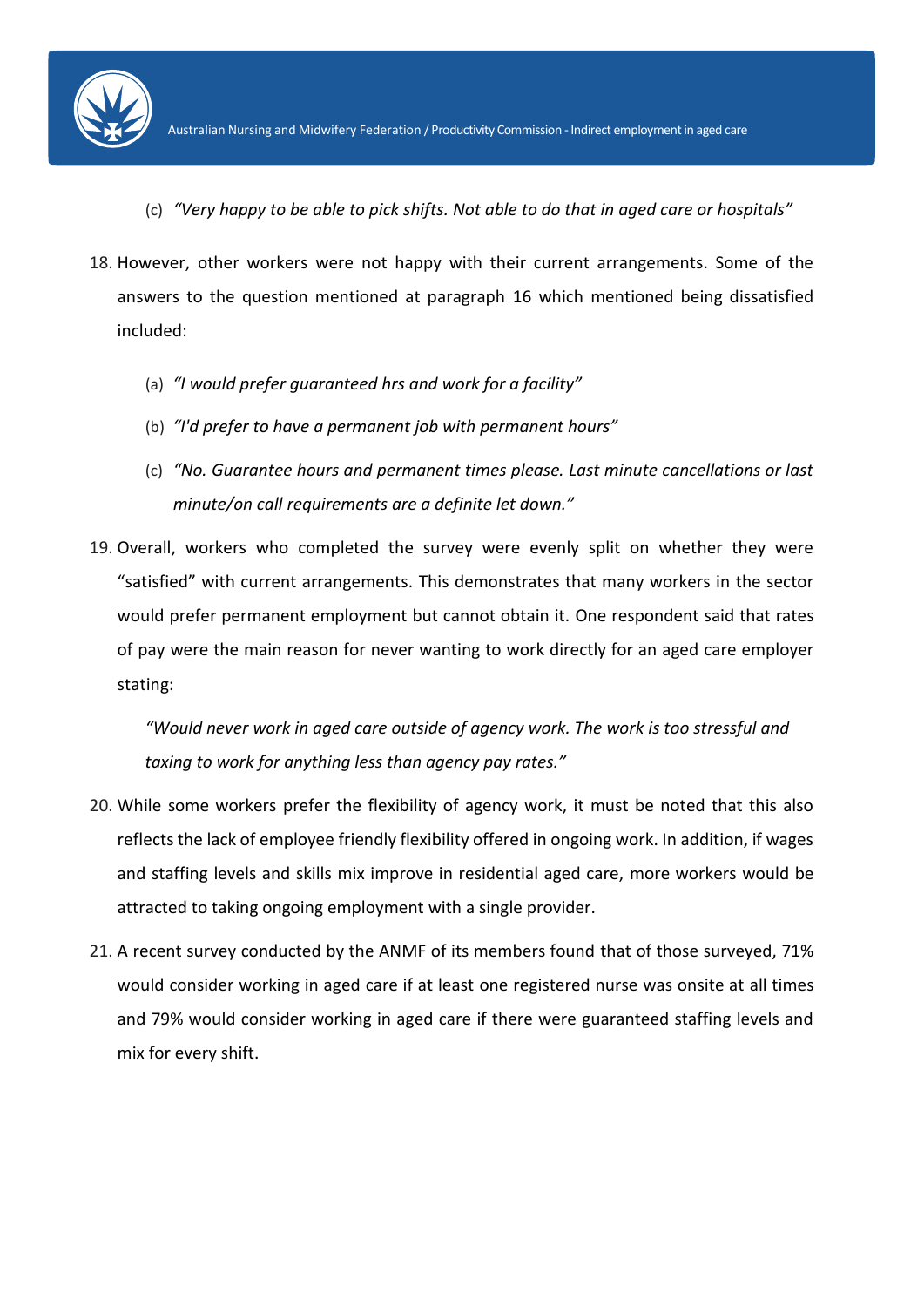

**What are the implications for aged care recipients of using agency workers, independent contractors, or platform workers to provide government-subsidised care? Who is responsible for the quality of care provided in these circumstances? Does the situation differ if the worker is engaged as an independent contractor rather than as an employee of an agency or a platform?**

- 22. The implications for aged care recipients of using agency workers, independent contractors, or platform workers are many and varied.
- 23. A significant implication is that aged care recipients are less likely to receive continuity of care.
- 24. Staff who are familiar with the needs of residents, especially during periods of limited access to nursing homes by families and friends, are essential to providing quality and safe care. The Royal Commission heard on multiple occasions; residents and families value staff who are familiar with their loved ones' needs and preferences for care and the evidence for the effectiveness and appropriateness of continuity of care is irrefutable.
- 25. Commissioner Briggs outlined the importance of continuity of care in her final report for the Royal Commission;

*Older people get the best care from regular workers they know, who respect them and offer continuity of care as well as insights into their changing care needs and health requirements. That is why I have recommended that aged care providers preference the direct employment of workers, rather than use casuals who may be unable to provide continuity of care and form ongoing relationships with older people.*<sup>4</sup>

26. The inherent nature of the employment arrangement for an employee versus an independent contractor, also has significant implications for the ability to provide effective oversight and direction in the delivery of quality care. Employees are contractually obliged to follow lawful and reasonable directions issued by their employer in the course of their work.

<sup>4</sup> *Royal Commission into Aged Care Quality and Safety* (2021, Vol 1 p42.)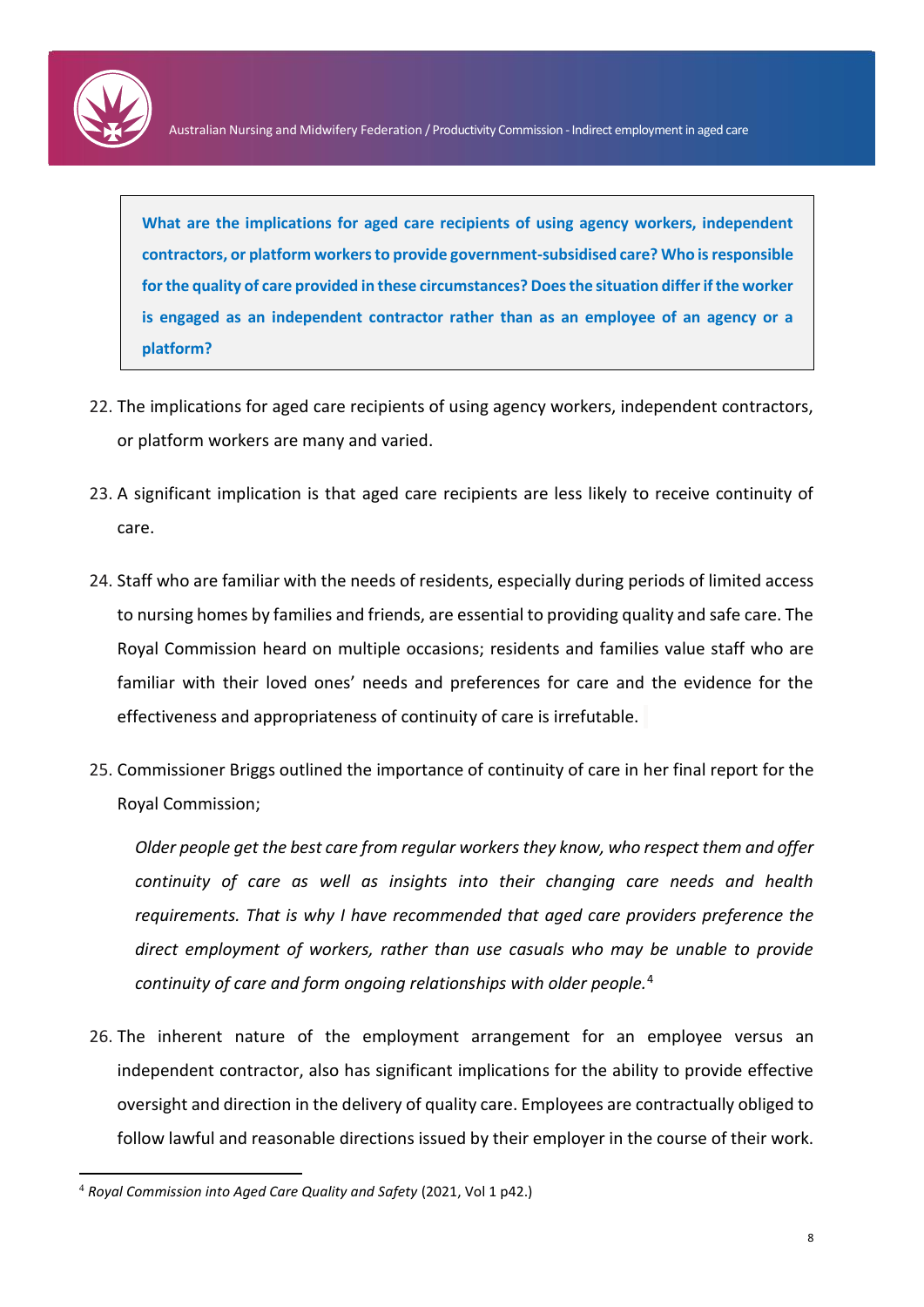

This same contractual obligation does not exist for independent contractors. The Royal Commission highlighted the importance of this distinction in the context of oversight and direction regarding models of care stating:

*"Employees as opposed to independent contractors, are, by definition, required contractually to comply with any lawful and reasonable directions they are given about the performance of their work. If a provider directs an employed care worker to provide care through a relationship-based model of care, for example, the employee is required to do so. Where the care worker is engaged by an older person directly via a platform, this is necessarily more difficult, if not impossible, for the provider to control.<sup>5</sup> "*

- 27. The existing regulatory frameworks for approved aged care providers and their employees require compliance with Aged Care Quality Standards (**ACQS**) but there can be a lack of certainty about who bears responsibility for the quality of the service delivered by independent contractors and platform workers when they are engaged directly by the care recipient, rather than the approved provider.
- 28. Where an aged care recipient engages an independent contractor or platform worker they could in fact be engaging a worker in an employment relationship. There can be a lack of transparency about who ultimately bears responsibility for the quality of the service delivered by independent contractors and platform workers when they are engaged directly by the care recipient through digital platforms, rather than an approved provider. The Royal Commission specifically addressed this point in its findings:

*"Unless an older person willingly takes on the role of an employer and is fully informed about the implications, we consider it is undesirable for an older person to risk being deemed an employer because of their use of online platforms to select their own workers.<sup>6</sup> "*

1

<sup>5</sup> *Royal Commission into Aged Care Quality and Safety* (2021, Vol 3A p.431)

<sup>6</sup> *Royal Commission into Aged Care Quality and Safety* (2021, Vol 3A p.432)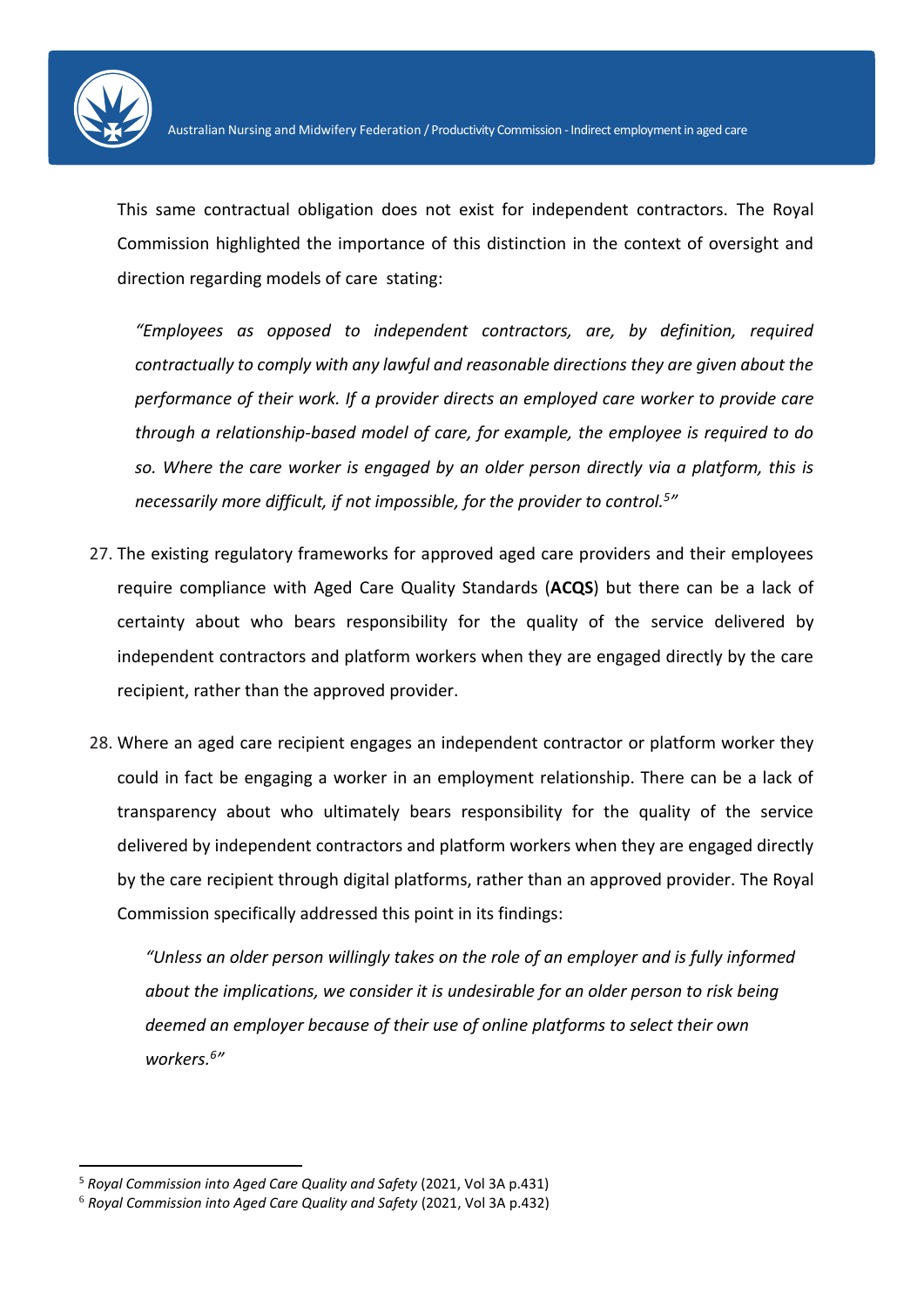

- 29. Consumer directed care is dependent on the capacity of the care recipient and or their family/informal carers, to determine how care needs are met. As the care recipient becomes more frail, and experiences greater levels of cognitive or health deterioration, determining care needs becomes more difficult for the individual. The capacity to oversee quality and the standard of care can also become an unrealistic imposition on the care recipient. Placing a care recipient in a position of an employer, has the potential to place them in a highly vulnerable position and at risk of receiving poor quality and inappropriate care. It is of course the case that many care recipients are well-placed to manage their own care provision.
- 30. The Royal Commission heard extensive evidence about the risks of insecure work in aged care and the implications for quality of care and difficulties in recruiting and retaining suitably qualified and experienced staff. The ANMF is extremely concerned that the promotion of short-term labour hire staffing in aged care exacerbates those risks and problems. For example, staff engaged through digital platform Mable, are treated as independent contractors and can be engaged by providers on a short-term basis. It is up to workers who register with Mable to provide details of their qualifications and appropriate checks, such as proof of registration. There is the potential for platform providers of labour to have insufficient oversight of the qualifications and suitability of workers offering services via the platform.
- 31. Furthermore, companies like Mable Pty assert that once an agreement is signed between client and worker the client effectively becomes the employer. This suggests it would be the responsibility of the client to periodically check the registration status of nurses employed against the AHPRA register of licensed practitioners. It would not be unreasonable to suggest that a member of the general public seeking aged and disability services in their own homes would not necessarily be aware of the need to undertake an annual check on registered nurses and enrolled nurses providing care, meaning they are vulnerable to receiving services from an unlicensed practitioner.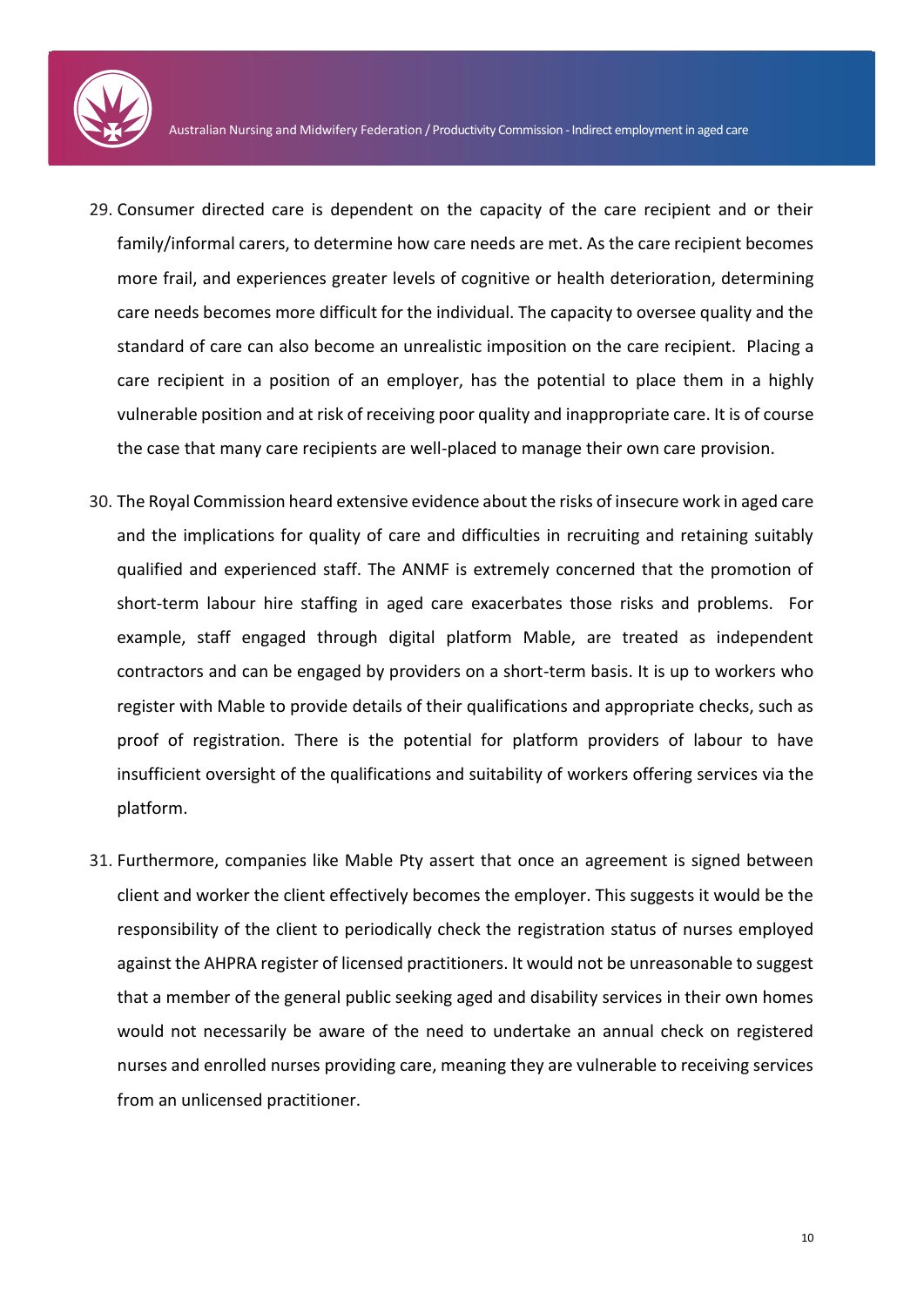

32. In instances of suspected malpractice or serious complaints there are requirements placed upon employers to report these instances to AHPRA. Mable Pty does not explicitly provide such direction to prospective clients in its terms. Mable Pty allows clients to self-select a worker but retain no responsibility for the quality of the worker.

*"Mable Pty is only an intermediary that facilitates the provision of selected information about Members as represented by Members. "We do not offer advice regarding the quality or suitability of any particular Member for specific treatments or health conditions, and no information on this Site should be construed as health or medical advice."* <sup>7</sup>

- 33. Clients receiving aged care services in their own home through Mable Pty wishing to raise concerns are directed to the ACQSC by their website. However, being responsible only for regulating approved providers receiving commonwealth funding, the ACQSC cannot investigate Mable Pty. The ACQSC can only investigate the approved aged care provider whose only job it is to pay the invoices for the workers sourced through Mable Pty. This approved aged care provider can correctly claim that, in relation to the client's concern, it is not in breach of aged care regulation because the contractual relationship is between the client and the Mable Pty-sourced care worker. As a result, the ACQSC is powerless to address any issues arising, because it cannot investigate the care worker or the client and vulnerable aged care recipients are left without recourse.
- 34. Mable Pty presides over an arrangement that legally bypasses legislated consumer protections. People requiring nursing services in the aged and disability home care sector may be extremely vulnerable, and at risk of potential abuse. To seek care services and understand the process for recourse effectively through a platform company such as Mable Pty, a client would need to have, or have access to assistance with high levels of literacy, including health literacy. The lack of a provider with direct responsibility for services provided, carries a significant risk of exposing vulnerable older people to abuse and poor and unaccountable care outcomes.

<sup>7</sup> Terms Of Use – [Find Local Support Workers | Mable](https://mable.com.au/terms-of-use/)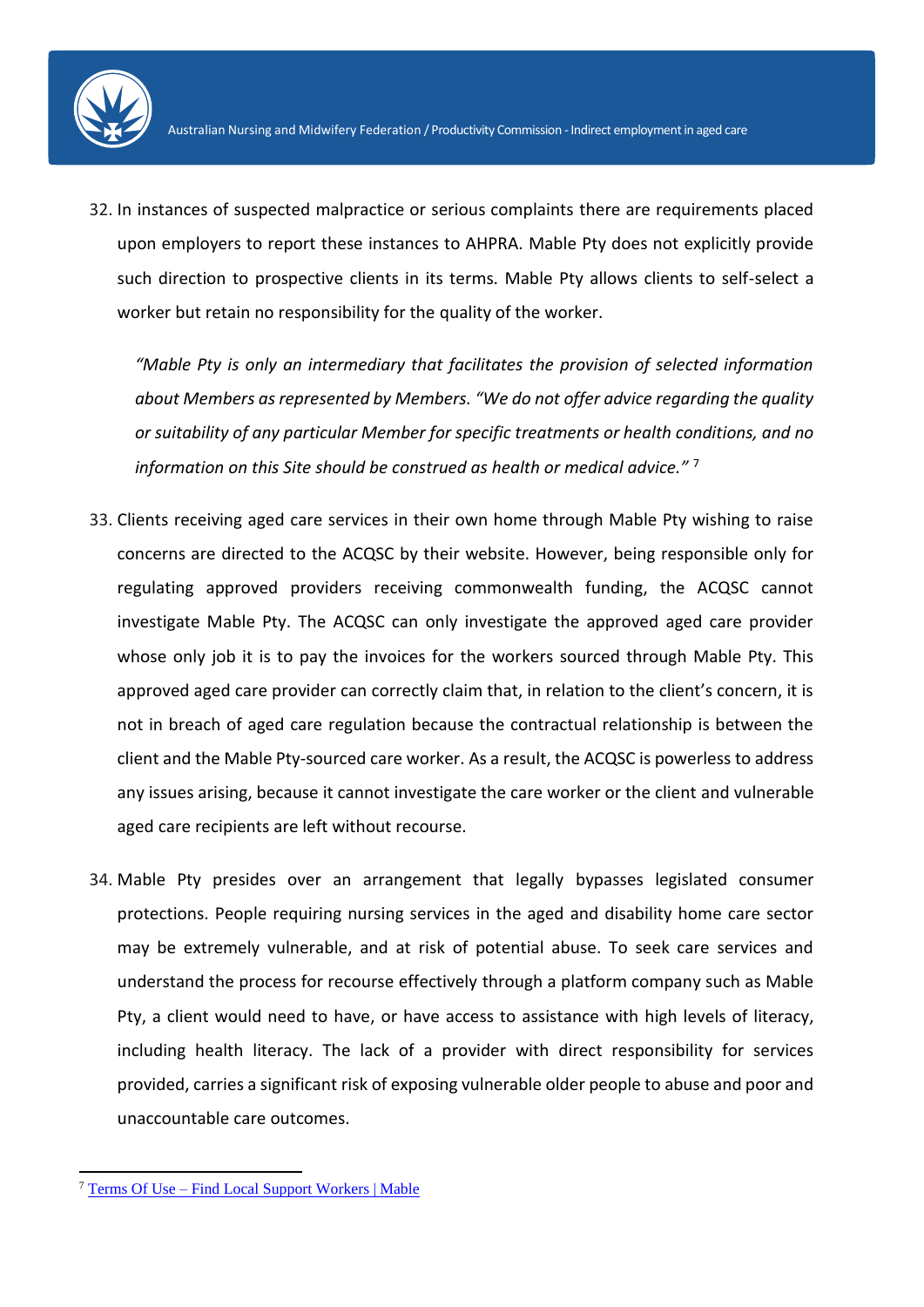

**.** 

35. Responsibility for work health and safety **(WHS)** in the context of aged care, will differ according to the status of the worker.

**Who is currently accountable for lapses in work health and safety or quality of care when care is delivered by agency workers, independent contractors or platform workers?**

**Is there any evidence that the existing regulatory framework is deficient in scope, implementation or enforcement?**

- 36. In Victoria, under the *Occupational Health and Safety Act 2004* (**OHS Act**), a host employer is taken to be the employer of a labour hire worker in accordance with s5A of the OHS Act. This means the host owes the labour hire worker the same WHS duties as any other employee.
- 37. For independent contractors, the same arrangement as above would apply concerning their status. However, the individual contractor or a self-employed person can be both a worker who is owed WHS duties, and is PCBUs who owes WHS duties to themselves and to other workers.<sup>8</sup>
- 38. Effective regulation of agency workers, including independent contractors engaged through agencies, occurs in Victoria with respect to nurses and personal carers engaged by a labour hire company. This is because such companies are regulated by the Victorian Labour Hire Authority, in accordance with the *Labour Hire Licensing Act 2018* (Vic). Such labour hire providers have to pass an assessment for each "relevant person" to ensure they are a "fit and proper person".
- 39. Under the model Work Health and Safety Act 2011 (**WHS Act**), an agency worker who is an employee, is considered a "worker" for the purposes of the WHS Act, with similar Acts of Parliament operating in most Australian jurisdictions. The agency engaging the nurse or carer is a person conducting a business or undertaking (**PCBU**). In addition, the workplace where the nurse or carer works is a PCBU that would have obligations to that nurse or care per the WHS Act.

<sup>8</sup> <https://www.safeworkaustralia.gov.au/media-centre/news/new-fact-sheet-whs-duties-contractual-chain>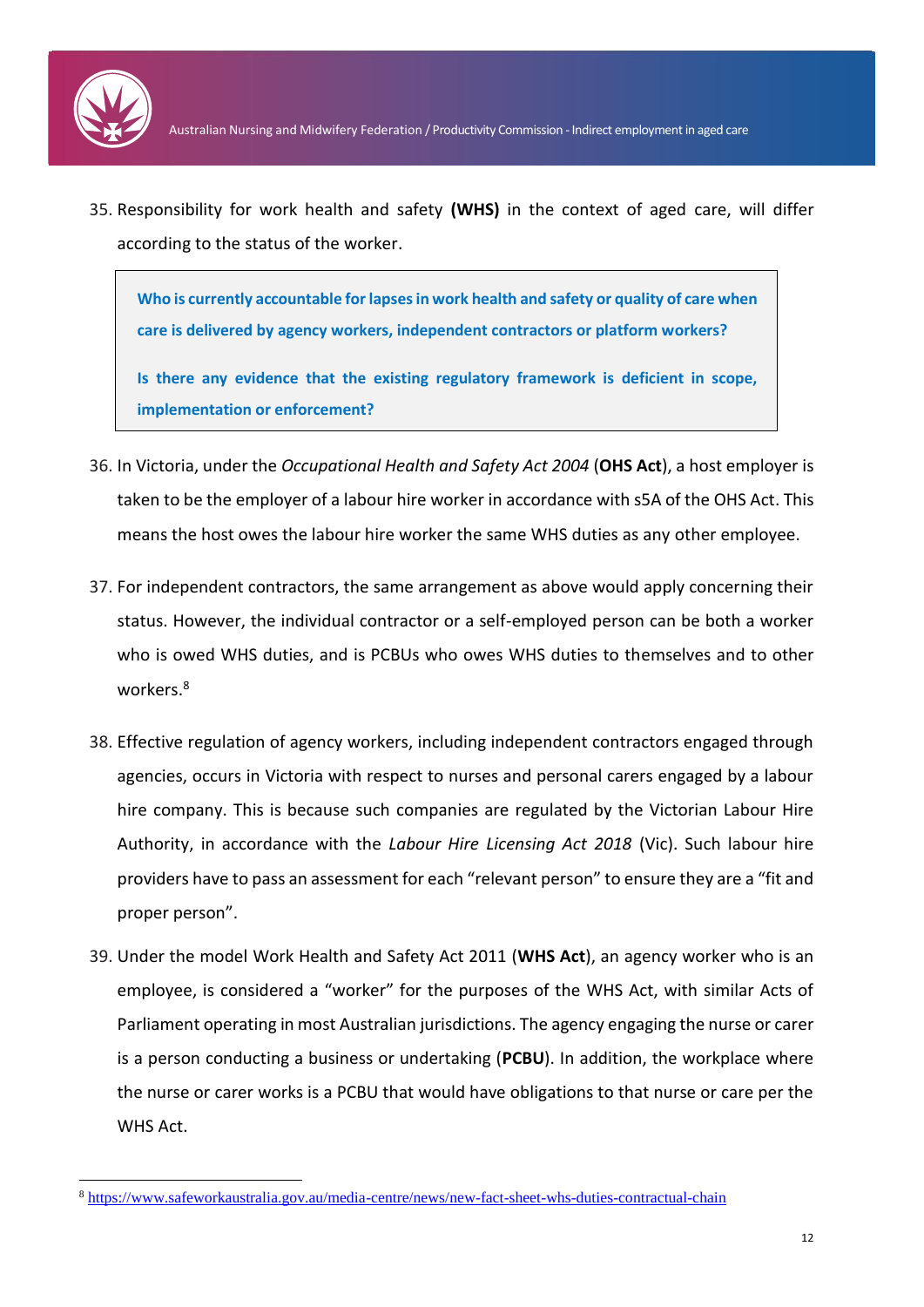

40. For platform workers in aged care settings, there are divergent views regarding the application of model WHS laws. Safe Work NSW for example, have published materials indicating that digital platforms would be considered a PCBU. For example, in the context of food delivery drivers SafeWork NSW considers platforms to be PCBUs in the context of food delivery drivers:

*The platform is a PCBU. It oversees the technology in the app used to order and deliver the food. It markets the service to outlets and to riders who can register with the platform to deliver orders made via their app. The delivery services provided by these riders, forms part of the business or undertaking of the platform. The platform owes the section 19(1) duty to all riders that it engages, causes to be engaged, influences or directs.*

*The platform owes the section 19(2) duty to all other persons whose health and safety might be affected by the food delivery system that the platform has established (such as customers receiving the food delivery, road users, pedestrians, and members of the public). 9*

41. However, in addition to considering a platform as a PCBU, with duties of care to delivery drivers and customers, the same materials consider the delivery drivers as PCBU's themselves, meaning they have a duty to ensure their own health and safety and that of those they come into contact with in the course of their work:

*In the majority of cases, the rider will be self-employed. In these cases, the rider will also be a PCBU and will have a duty to ensure, as far as is reasonably practicable, their own health and safety while at work (section 19(5)), and that the health and safety of other people is not put at risk from their activities at work (section 19(2)). 10*

42. These materials demonstrate the lack of clarity that exists about the nature of WHS obligations in the context of digital platform employees and their work in most jurisdictions.

**<sup>.</sup>** 9 [https://www.safework.nsw.gov.au/\\_\\_data/assets/pdf\\_file/0020/1004645/a-guide-to-managing-whs-in-the-food](https://www.safework.nsw.gov.au/__data/assets/pdf_file/0020/1004645/a-guide-to-managing-whs-in-the-food-delivery-industry.pdf)[delivery-industry.pdf](https://www.safework.nsw.gov.au/__data/assets/pdf_file/0020/1004645/a-guide-to-managing-whs-in-the-food-delivery-industry.pdf)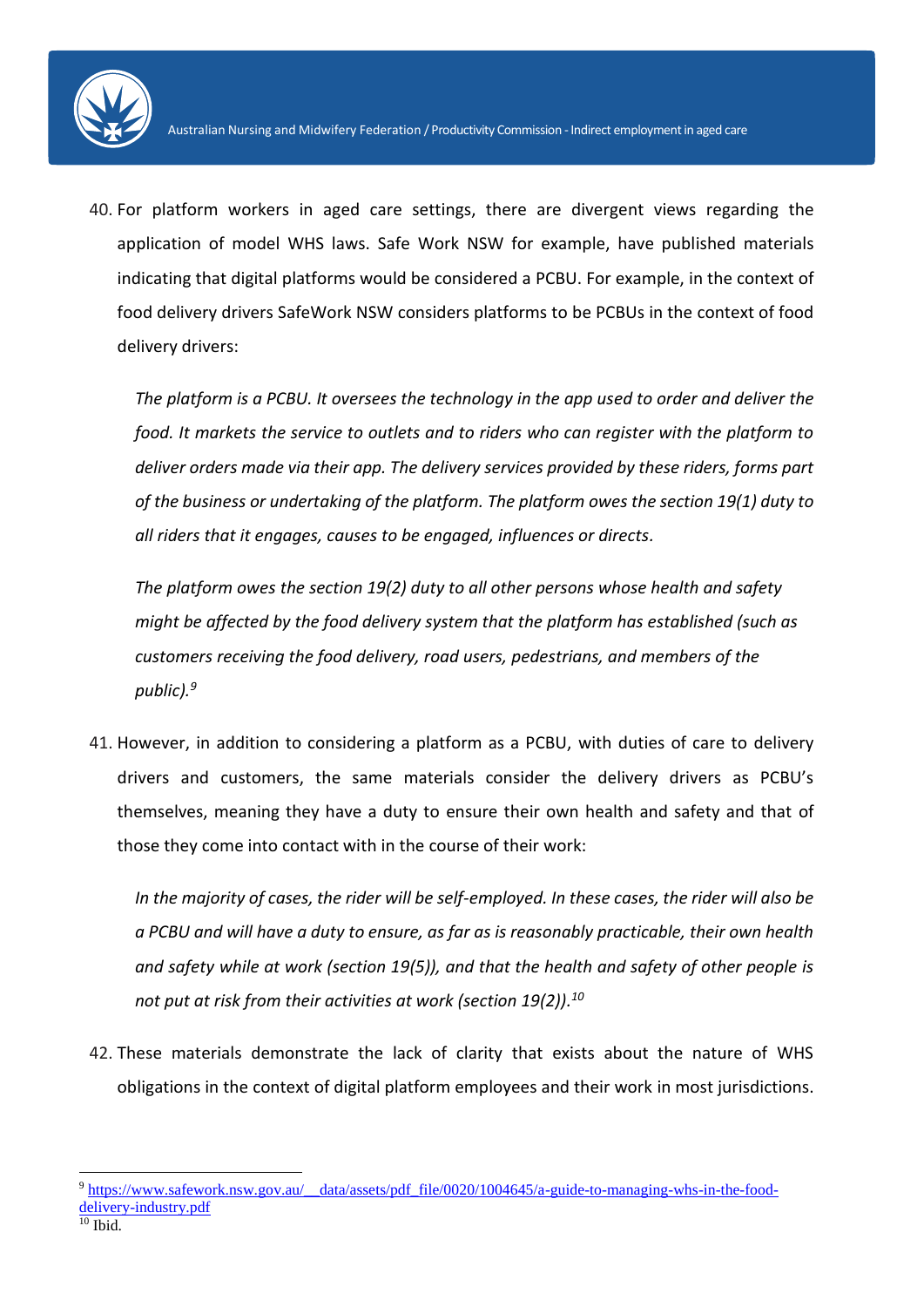

43. Work health and safety concerns in relation to infection prevention and control have come to the fore throughout the COVID-19 pandemic. Platforms such as Mable have no obligation to ensure workers are equipped with personal protective equipment (PPE). Nor is there any responsibility to ensure client's place of residence or any other area where care is delivered is safe, and subject to infection prevention and control measures. Mable Pty terms explicitly state the responsibility for work health and safety fall to the client and worker.

*"By using the Mable Pty Site as a Customer, you agree that you will observe and comply with all regulations relating to the engagement of Support Workers, including any applicable workplace laws. For more information see [https://www.fairwork.gov.au/about](https://www.fairwork.gov.au/about-us/legislation)[us/legislation](https://www.fairwork.gov.au/about-us/legislation) and [http://www.safeworkaustralia.gov.au/sites/SWA.](http://www.safeworkaustralia.gov.au/sites/SWA)*

*By using the Mable Pty Site as a Support Worker, you agree that you will comply with all applicable workplace laws and any applicable occupational health and safety policies or directions given by a Customer in relation to the provision of Care Services pursuant to a Support Worker Contract.* 

*Mable Pty does not involve itself in regulating or managing these issues and by using the Site you warrant that you have made yourself aware of the requirements under applicable workplace and occupational health and safety laws which may apply to the engagement between a Customer and Support Worker. The Customer warrants to the Support Worker that they have inspected their premises and that it is a safe work environment for the Support Worker to provide the Care Services requested by the Customer."<sup>11</sup>*

44. Mable Pty workers and their ability to safely deliver residential aged care have come under significant scrutiny during the pandemic. It has been widely reported that the CEO of Newmarch House, the residential aged care facility worst affected by COVID-19 in NSW, found Mable Pty workers lacking in their ability to meet the demands of complex high care residents.<sup>12</sup> This failure to meet care standards can be attributed to the fact that Mable Pty

1

<sup>11</sup> Terms Of Use – [Find Local Support Workers | Mable](https://mable.com.au/terms-of-use/)

<sup>&</sup>lt;sup>12</sup> Newmarch House: confusion over who was in charge during Covid-19 outbreak worsened outcome | Aged care | [The Guardian](https://www.theguardian.com/australia-news/2020/aug/24/newmarch-house-confusion-over-who-was-in-charge-during-covid-19-outbreak-worsened-outcome)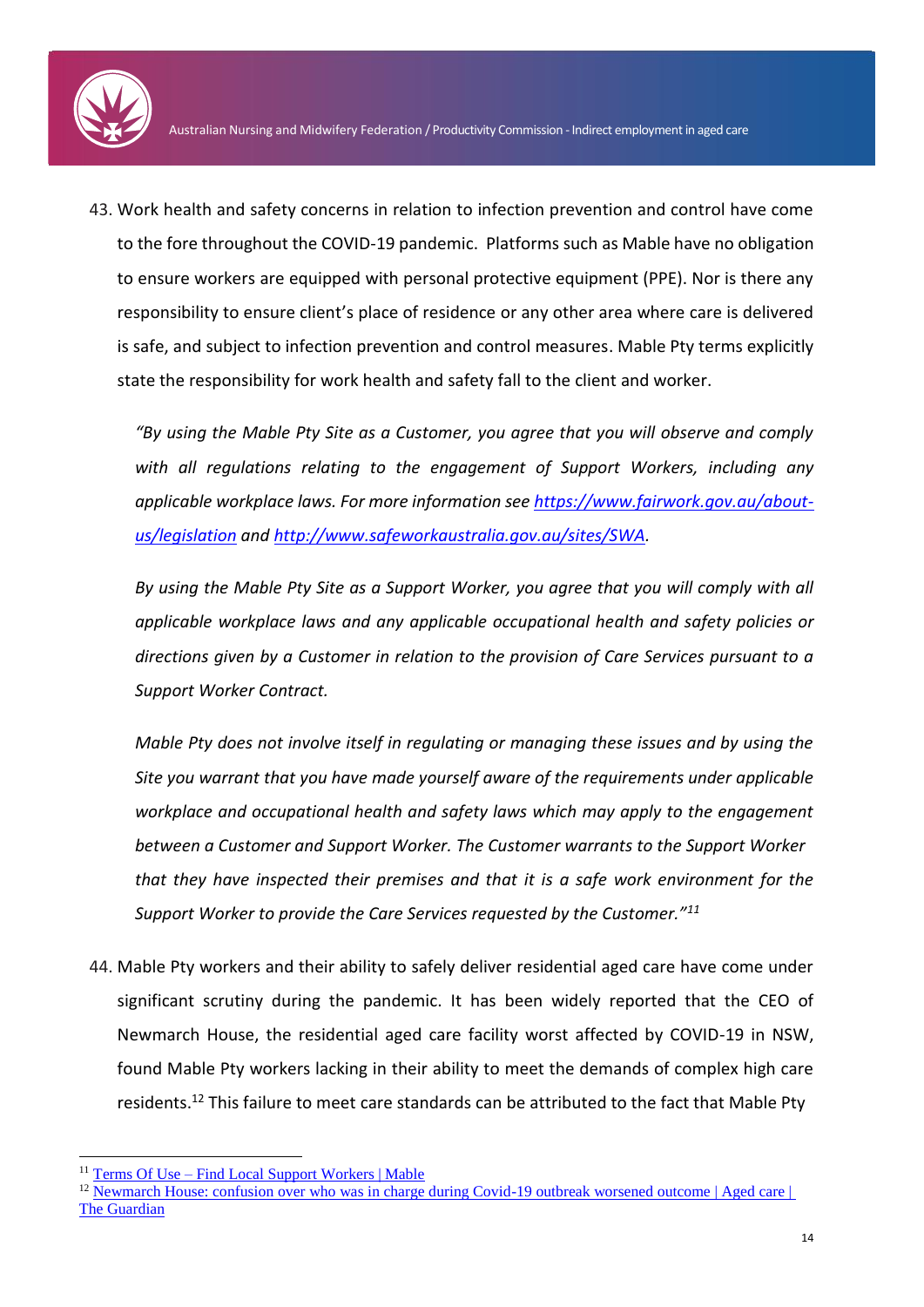is unable to afford workers and care recipients the same level of protections as approved aged care providers, who directly employ nurses and are regulated by the Aged Care Quality and Safety Commission (ACQSC). Such protections include access to training, PPE and professional development. The very nature of digital platform work in nursing/personal care results in situations where workers are more likely to be visiting more than one client and have more than one form of employment. Given concerns raised during COVID-19 regarding spread of infection by workers employed across multiple-sites this is a potential risk. However, unlike approved aged care providers Mable Pty states they are not responsible for delivery of care, and by default, scheduling of work or tracking the movements of workers.

- 45. In June 2021, the Victorian Department of Premier and Cabinet engaged a research team from Queensland University of Technology to conduct a review of Australian and international evidence of the gendered dimensions of digital platform work. The report explored the impacts on health, safety and wellbeing of workers on digital platforms and found that the lack of and/or uncertainty of regulation characterising platform work exposes workers to risks not typically experienced by employees or agency contractors. Workers undertaking platform-mediated care work often lacked sufficient information about either the client or the task, prior to commencing a job, exposing the worker to increased risk of exposure to potentially hazardous situations and environments.<sup>13</sup>
- 46. Carers engaged through digital platforms were interviewed as part of the review and were asked about how they protected their own safety when going to a job or when meeting a potential client for the first time. The carers interviewed described how they would choose to meet clients first in a public place (such as a café) and when they began work they would advise a family member of the location of the job. In most cases, carers would rely on their own intuition or "gut feeling" to judge whether a situation was safe. As one carer put it:

<sup>13</sup> *Gendered Dimensions of Platform Work; Review of Literature and Findings*, 2021, Queensland University of Technology, p27.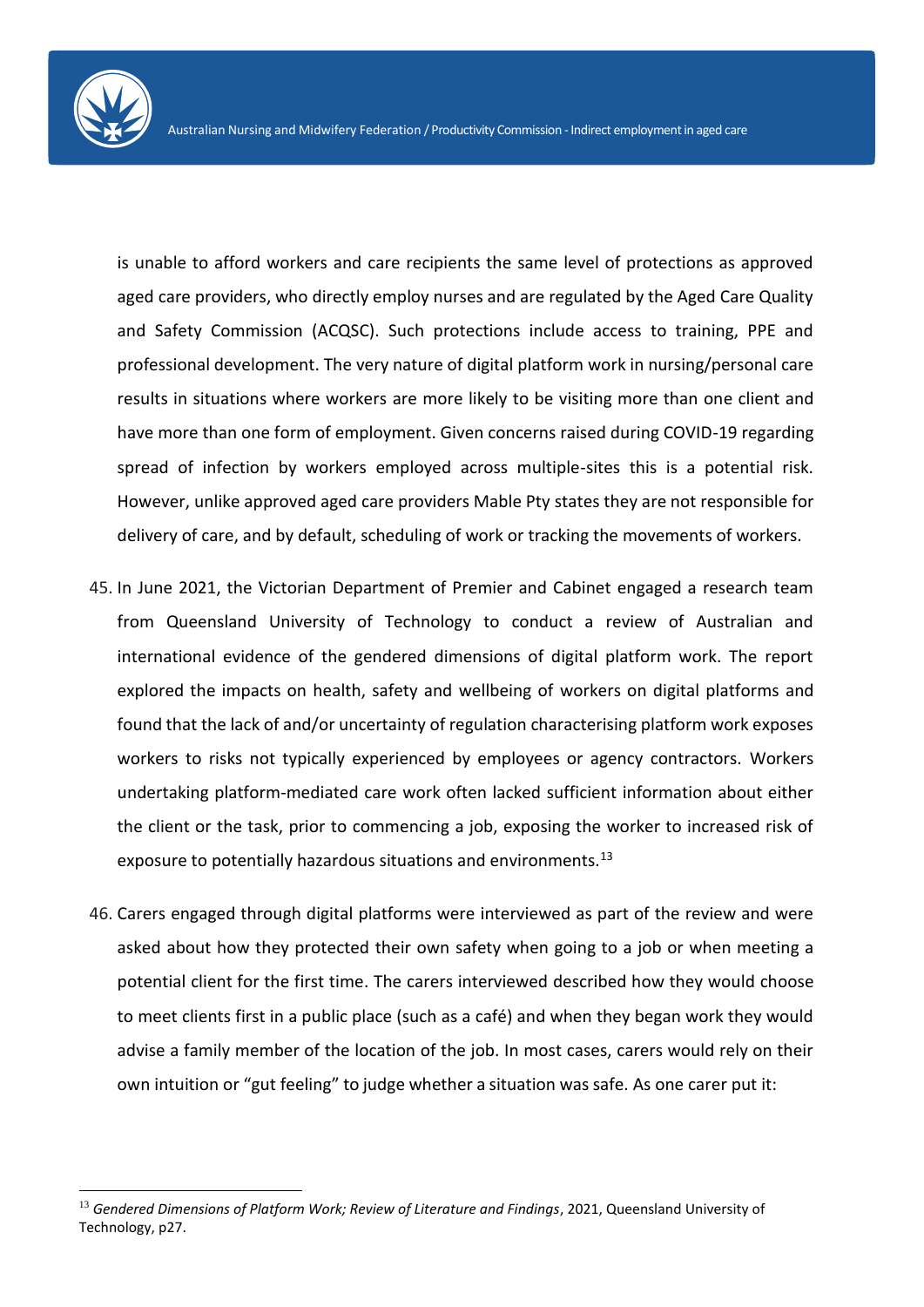

*"You just have to be really careful sometimes and just go with your gut feelings, especially when you're a woman. You just have to be very careful with what you choose to do, and where you choose to spend your time."*

- 47. Carers also described situations where they felt that their physical safety was at risk and the situations occurred after they were employed by a family. Those carers described the handling of those situations and matters of physical safety as; "*between me and the client basically". 14*
- 48. These safety and wellbeing issues cannot be underestimated, especially given that research indicates that women are considerably more likely than men to be undertaking platform mediated care work in clients' homes creating a gendered health and safety issue. 15

**What are the pros and cons of agency workers, independent contractors and platform workers in aged care for aged care workers (in terms of employment conditions and worker preferences)?**

- 49. The use of independent contractors and platform workers has significant implications for the employment conditions of workers.
- 50. Workers engaged as independent contractors through agency or platform work, are not eligible for a number of entitlements they would otherwise be entitled to if they were employed full time, part time or on a casual basis. Some of these rights can include, but are not limited to, paid annual/personal/carers/long service leave, rest periods and on-call allowances. Additionally, being effectively self-employed, workers also lose the ability to collectively bargain for improved terms and conditions of employment. This means they are more at risk of exploitation, insecure work, and financial hardship. These factors can result in

**<sup>.</sup>** <sup>14</sup> *Ibid*. <sup>15</sup> *Ibid* at p28.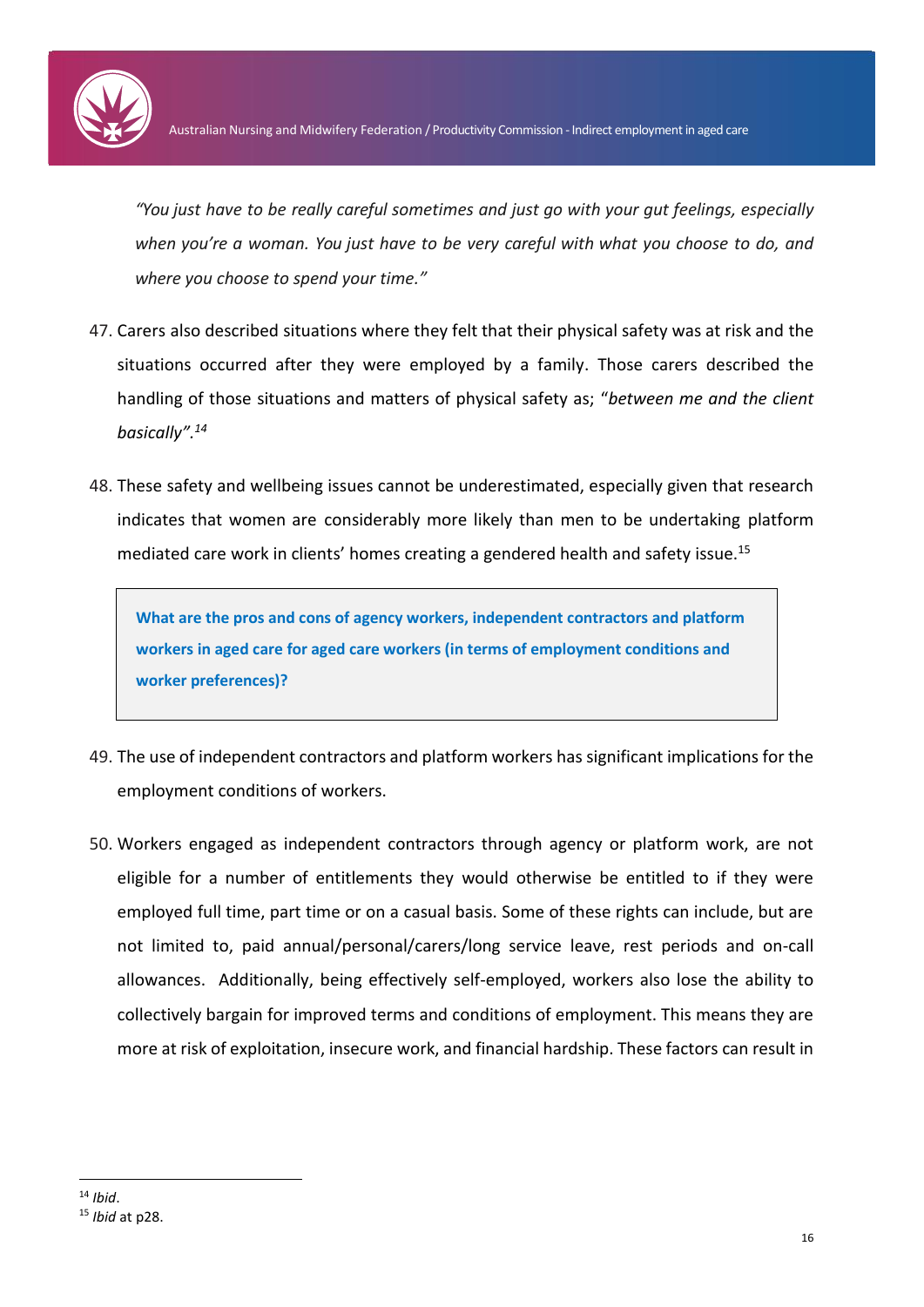

workers working multiple jobs leading to tiredness and errors in judgement. This not only leaves nurses professionally compromised but is wholly undesirable in the care industry given the vulnerability of people likely to use care platforms. In addition, this form of engagement creates greater risk of underpayment, wage theft and often fails to provide payment for work performed outside the direct care time – for instance, driving between engagements and completing administration.

- 51. The *Nurses Award (2020)* provides that nurses who do home care work are not paid for the travel time to their first client or from their last client to home. However, they are paid for all travel time between clients as per their hourly rate including any applicable penalties. If they are using their own car, they are also paid a flat rate per kilometre.
- 52. Personal Care Workers (PCW's) covered by the Social, Community, Home Care and Disability Services Award (SCHADS Award) do not receive any payment for travel time. However from 1 July 2022, the SCHADS Award will contain new rules about minimum payment periods for part-time employees. These will stipulate that for each shift or period of work in a broken shift, part-time employees must be paid 3 hours for social and community services employees (except when undertaking disability services work) and 2 hours for all other employees. These changes will also apply to causal employees, which means that home care employees will be subject to a minimum payment period of 2 hours (currently the requirement is 1 hour).
- 53. Self-employed workers on the other hand, shoulder additional costs such as transport, travel time, insurances, superannuation, and protective clothing. There are not requirements around minimum engagement, creating uncertainty around their pattern of hours and unpaid travel time between clients.
- 54. As outlined in this submission, self-employed workers are rarely supported with organisational infrastructure and resources to minimise their health and safety risks, and as independent contractors, are frequently responsible for sourcing and purchasing their own personal protective equipment (PPE).
- 55. The gendered implications of the use digital platforms, agency work and independent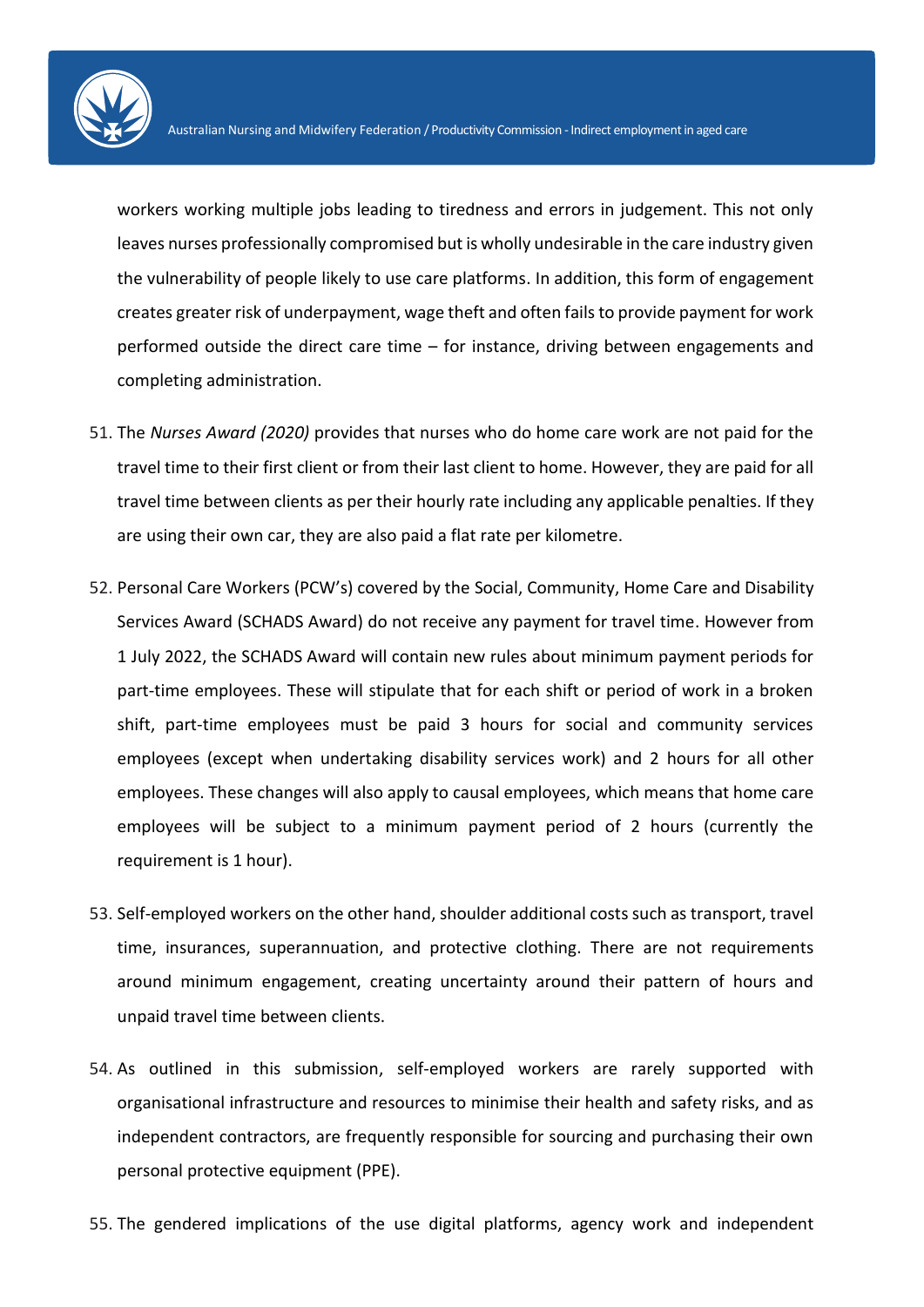

contractors cannot be understated.

- 56. About 86 per cent of care workers (allied health, nurses and personal care workers) in residential care in 2020 were female with a similar proportion in home-based care. 16
- 57. The typical response given by aged care nurses, regarding the most attractive parts of agency and digital platform work (see paragraph 17 of this submission) is the perceived flexibility of hours and times that can be worked. This is said to counter the lack of flexibility in many traditional workplaces, allowing for greater control over paid working hours, enabling prioritisation of caring responsibilities compared to other work. However, at the same time as facilitating access to work for women with significant caring responsibilities, this type of 'flexibility' also blurs the lines between markets, work, and domestic spheres reinforcing the social role of women as primary caregivers.  $17$
- 58. Workers needing to juggle carer responsibilities and paid work can be also be actively disadvantaged in that platform work structures and algorithms reward the most responsive/quickest workers and those who can accommodate higher volumes of work. Indeed, it is argued that the need to be constantly available and responsive discriminates against those seeking to simultaneously undertake online work and fulfil caring obligations.<sup>18</sup>
- 59. The ANMF asserts that flexibility required in the context of carer responsibilities should not require a trade-off of employment conditions. The existence of flexible working arrangements under the  $NES^{19}$  and enshrined in some enterprise agreements, provides a mechanism whereby flexibility can be achieved in a direct employment relationship, preventing the loss of important worker entitlements.
- 60. Indirect employment relationships also have implications for professional requirements of nurses. Ongoing professional requirements to practice dictate that registered nurses and enrolled nurses must undertake 20 hours of continuous professional development relevant

<sup>16</sup> *Department of Health, National Aged Care Workforce Census* (2021a, p15).

<sup>17</sup> '*Sharing Sexism',* K.T Bartlett, Fordham Urban Law Journal, 43(4) (2016) , pp .1163–1173 .

<sup>18</sup> '*Gender inequalities in the new world of work'* Piasna, A . & Drahokoupil, J . *Transfer* 23(3) (2017), p328.

<sup>19</sup> *Fair Work Act* (2009) Cth s.65.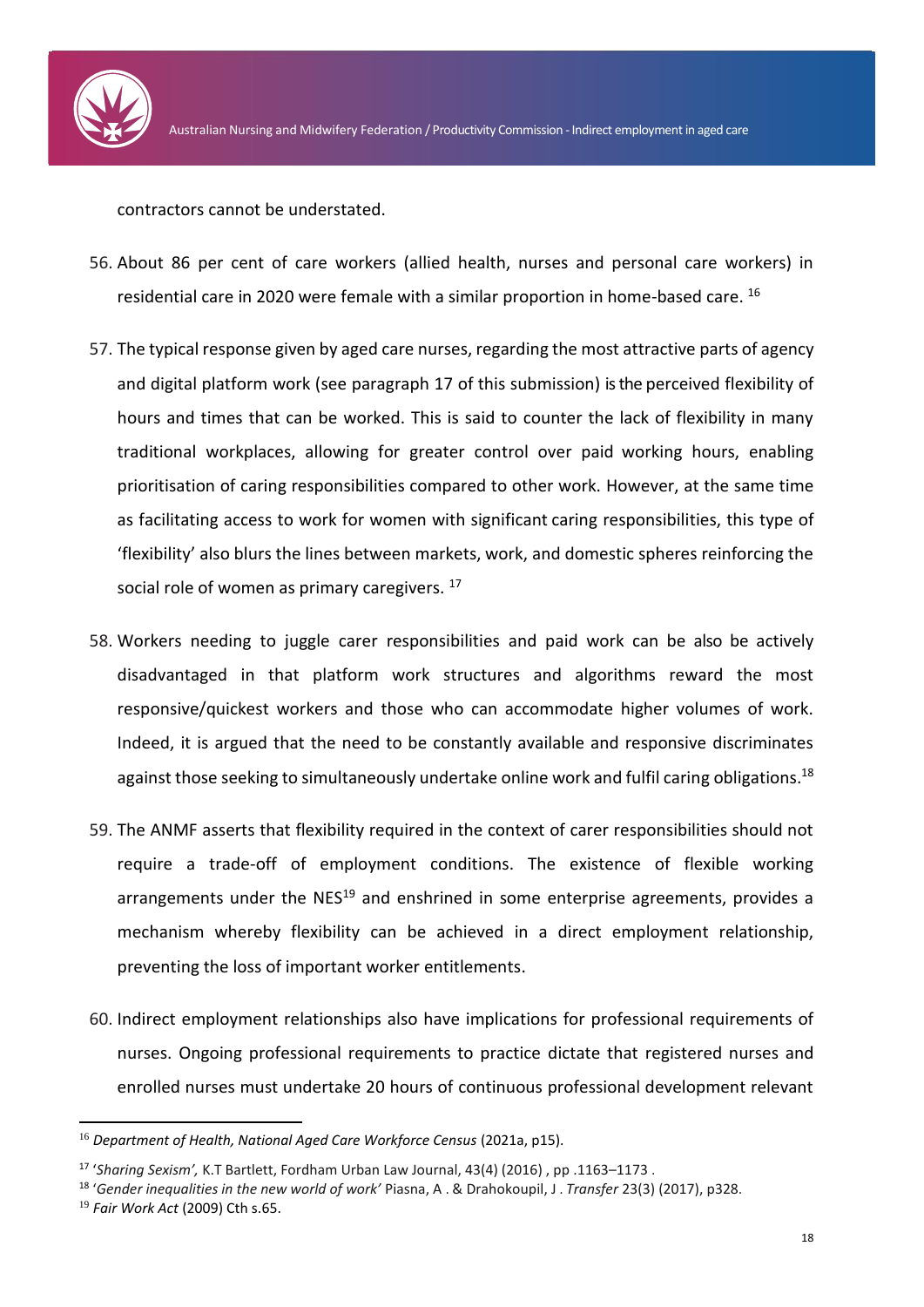

to their practice annually. The costs associated with this are covered in most healthcare settings through the provision of on-site education even for casual workers. Whilst digital platforms benefit from being able to connect clients to nursing services, they do not bear any costs associated with undertaking professional development activities necessary for registered nurses and enrolled nurses to maintain their professional status. This represents another financial burden, typically monitored and shouldered by an employer in a direct employment relationship.

- 61. Another benefit of direct employment is access to training, professional development, mentoring and supervision for both nurses and care workers.
- 62. Professional standards for practice, require that enrolled nurses must provide care with supervision of a registered nurse. In circumstances where digital platforms offer home care, often by a single worker, it is unclear how an enrolled nurse could operate safely within this framework. These potentially problematic professional dilemmas fall to the workers themselves to resolve. Digital platforms like Mable Pty for example, do not facilitate solutions to enable enrolled nurses to practice safely, and within their scope of practice. It could be argued that a company benefitting through its relationship, either formally or informally with registered nurses and enrolled nurses, should be accountable in some way for ensuring it does not professionally compromise them.

**How could providers give effect to such a requirement to preference direct employment models in practice?**

63. Providers could give effect to a requirement to preference direct models of employment in aged care settings by including this requirement included as part of the Aged Care Quality Standards. As recommended by Commissioner Briggs in the Royal Commission, quality reviews conducted by the Quality Regulator could assess compliance with policies and procedures preferencing direct employment and record the extent of use of independent contractors.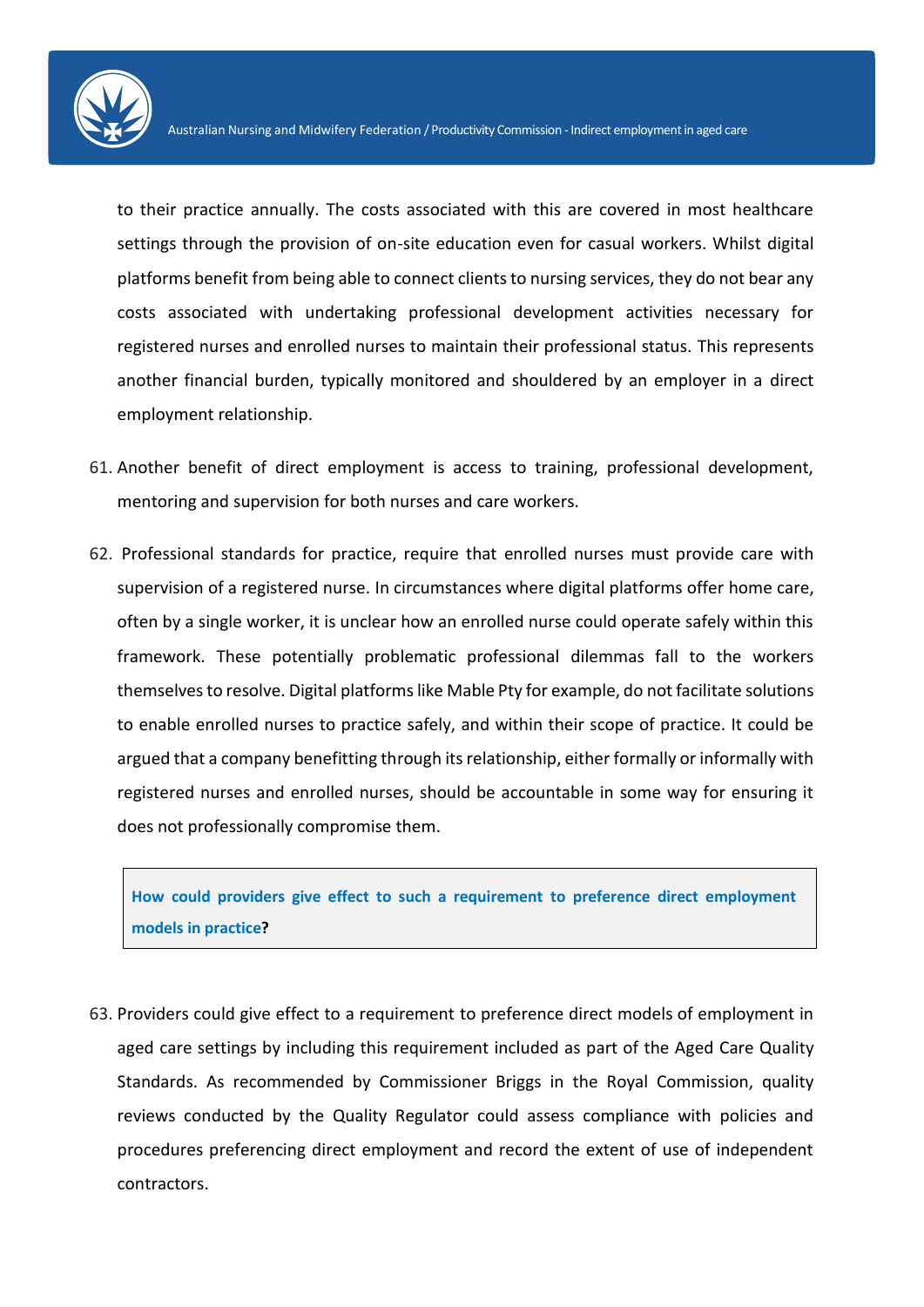

1

**If the use of agency workers, independent contractors and platform workers in aged care was restricted, could they be readily and effectively replaced by workers engaged as employees of aged care providers?**

**Are there any preconditions in personal care and nursing workforce supply that would be required prior to any potential policies and procedures to preference the use of direct employment?**

- 64. If the use of agency workers, independent contractors and platform workers in aged care was restricted, aged care workers currently working as agency workers, independent contractors and platform workers could be engaged as employees of aged care, resulting in no real net change to the number of available care workers.
- 65. The biggest precondition in terms of creating a sustainable workforce supply in nursing and personal care would be addressing issues of work value and staffing levels in the sector. Wages for these workers need to increase to be close to those of their colleagues in public and private hospitals. As the Royal Commission found:

*Gratitude must mean something in real terms. It must mean that the work of caring for older people is valued.*

*This will require strategic leadership by the Australian Government on aged care workforce planning. It will require collaboration between employee representatives, sector and the Australian Government to improve pay.*<sup>20</sup>

66. To that end, the ANMF, Health Services Union and United Workers Union are currently conducting the 'Work value case - Aged care industry'<sup>21</sup> (**Work Value case**) in the Fair Work Commission (**FWC**).

<sup>&</sup>lt;sup>20</sup> [https://agedcare.royalcommission.gov.au/sites/default/files/2021-03/final-report-volume-3a\\_0.pdf](https://agedcare.royalcommission.gov.au/sites/default/files/2021-03/final-report-volume-3a_0.pdf) p.437

<sup>21</sup> <https://www.fwc.gov.au/hearings-decisions/major-cases/work-value-case-aged-care-industry>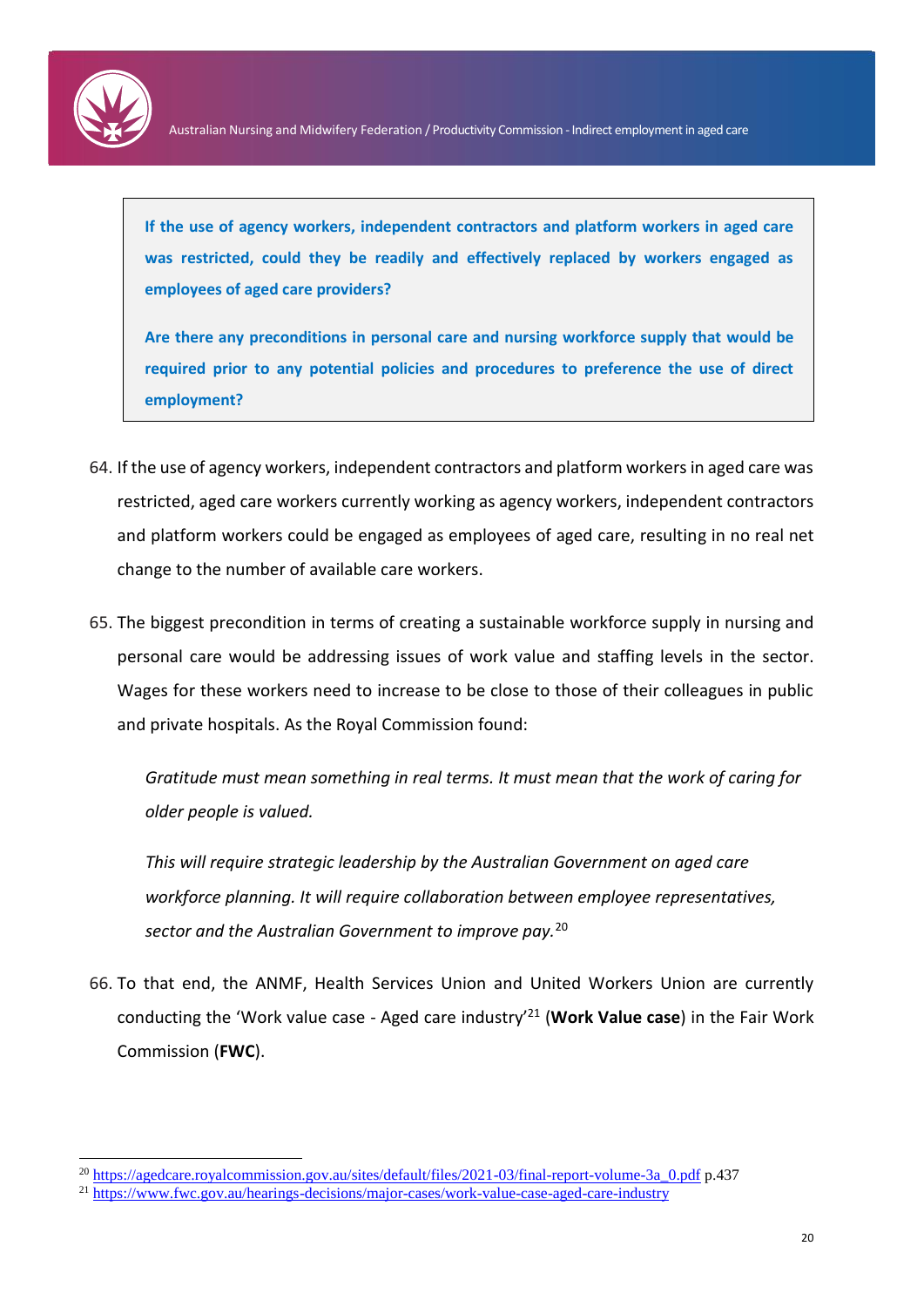**.** 

- 67. Despite the clear findings of the Royal Commission, the Australian Government has done nothing of substance to address the issues surrounding undervaluation of aged care work. The government has failed to actively participate in proceedings relating to the Work Value case, despite being given the opportunity to do so. It has also failed to commit to funding any increase ordered by the FWC as a product of the Work Value case. 22
- 68. As outlined in ANMF surveys, referred to in this submission, nurses and carers state they will be more willing to work in aged care if staffing ratios and skills mix improve. Monitoring staffing ratios and skills mix is best achieved and monitored in the context of direct employment relationships. The guarantee that an approved aged care provider can access a suitably sized, permanent workforce with an appropriate skills mix to deliver an appropriate number of care minutes benefits both workers and the quality and safety of the care provided.

**Would it be appropriate to regulate indirect employment in aged care using industry-specific regulation visà-vis economy-wide regulation?**

- 69. As outlined in this submission, at present operators such as Mable operate outside the normal protections offered by aged and disability care legislation and are outside the reach of the ACQSC. There is also significant conjecture over the WHS requirements owed by agencies and digital platforms to aged care recipients and aged care workers.
- 70. The ANMF asserts that any agency or digital platform offering aged care services should be covered by the same standards pertaining to qualifications, WHS, training and regulation that apply to direct employment relationships and other aged care providers. Indirect employment models should not be seen as a means through which to escape the purview of regulatory systems and standards. Safe, quality care will only be achieved with industry-

<sup>22</sup> Aged care bodies and unions demand Coalition match Labor's pledge to fund potential wage rises *The Guardian*, 4 April 2022 [<https://www.theguardian.com/australia-news/2022/apr/04/aged-care-bodies-and-unions-demand](https://www.theguardian.com/australia-news/2022/apr/04/aged-care-bodies-and-unions-demand-coalition-match-labors-pledge-to-fund-potential-wage-rises)[coalition-match-labors-pledge-to-fund-potential-wage-rises>](https://www.theguardian.com/australia-news/2022/apr/04/aged-care-bodies-and-unions-demand-coalition-match-labors-pledge-to-fund-potential-wage-rises)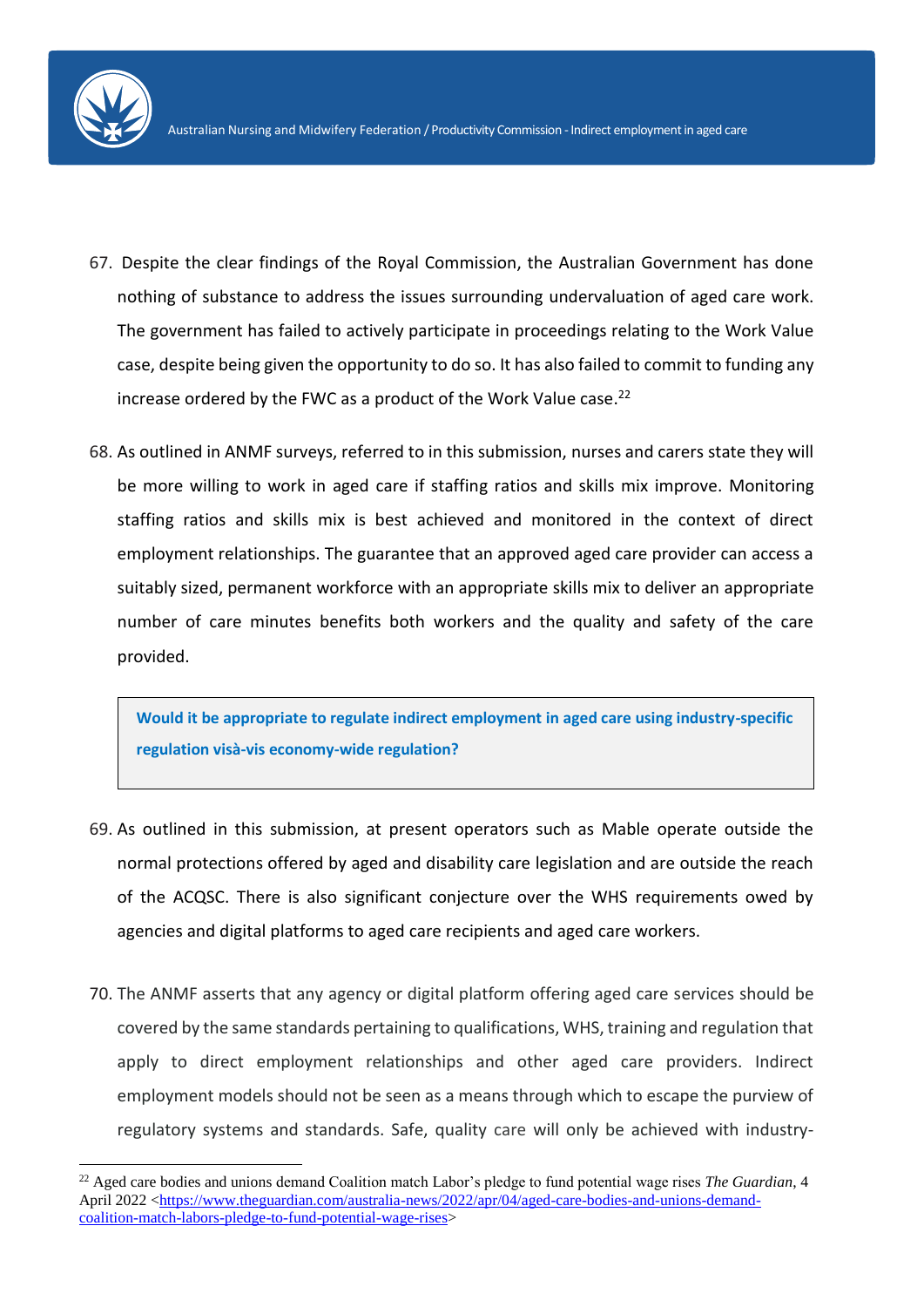

specific regulation that extends to all forms of employment.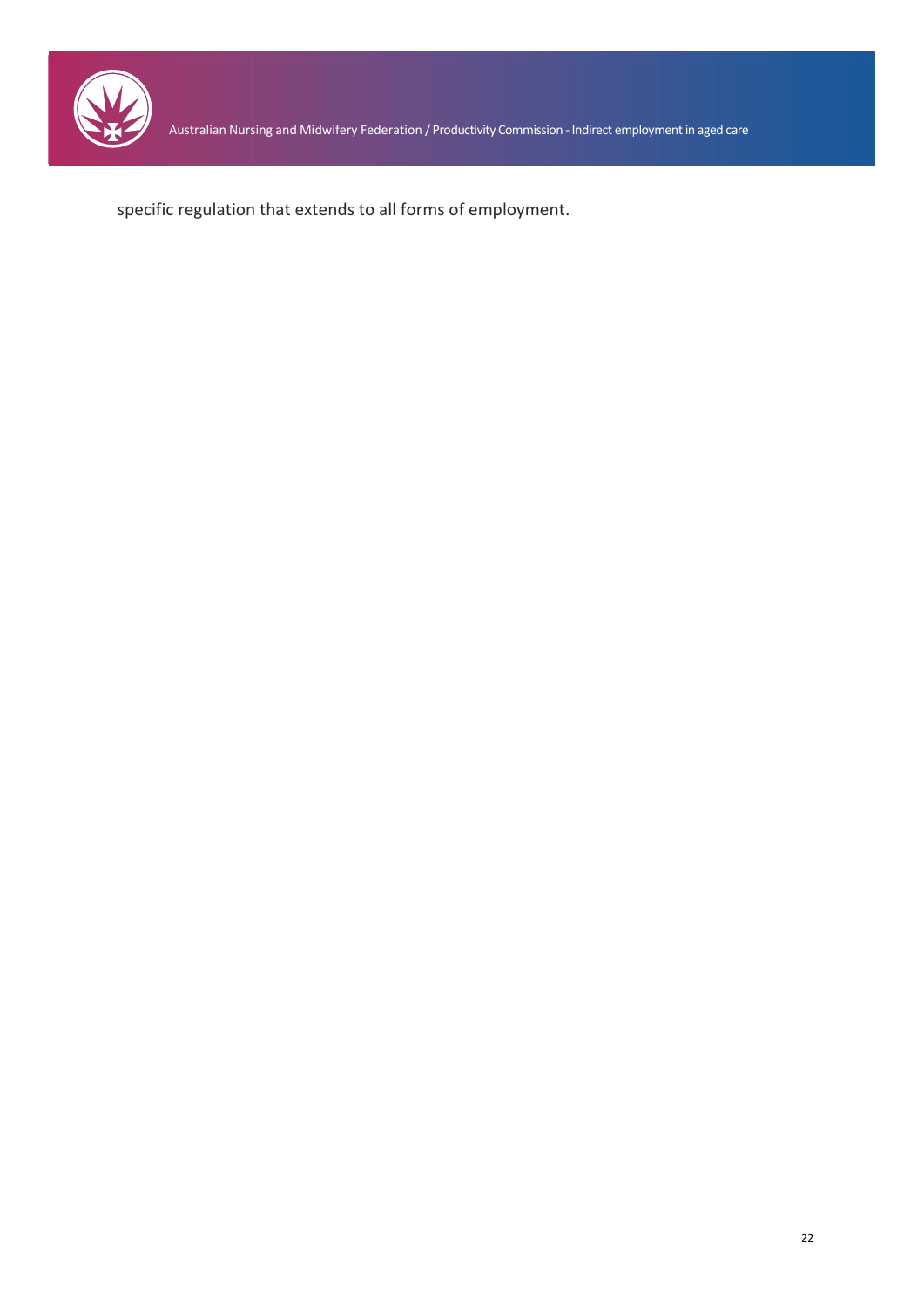

## Summary

- 71. The ANMF acknowledges that in the course of the pandemic, there has been genuine need for surge workforce to supplement existing staffing arrangements in aged care. Whilst Government support to assist providers in accessing qualified staff to fill vacancies that cannot otherwise be filled for short-term COVID-19 related reasons is welcome, the ANMF holds significant concerns around the use of digital platforms and independent contractors as a means to achieve this goal. The ANMF is concerned that the Government has moved to promote this form of insecure work as an alternative to providers engaging ongoing staff directly.
- 72. The use of agency workers, digital platforms and independent contractors have significant implications for the quality of care delivered to aged care recipients. The existing regulatory frameworks for approved aged care providers and their employees require compliance with Aged Care Quality Standards (**ACQS**) but there can be a lack of certainty about who bears responsibility for the quality of the service delivered by independent contractors and platform workers when they are engaged directly by the care recipient, rather than the approved provider. It may also be appropriate to strengthen consumer protection legislation to provide greater protection for consumers who access care services via platforms or independent contractors.
- 73. The same can be said in the context of work health and safety obligations with a lack of clarity and delineation around the duties of a worker engaged through a digital platform, leaving aged care recipients vulnerable and aged care workers charged with sole responsibility for their own health and safety and that of their client, with no support or health and safety infrastructure from the platform itself.
- 74. Whilst some aged care nurses indicate they are attracted to the flexibility of agency and digital platform work, so as to facilitate their own caring responsibilities among other factors, this can have negative ramifications for the worker in an employment context. The existence of flexible working arrangements under the  $NES^{23}$  and enshrined in some enterprise

<sup>23</sup> *Fair Work Act* (2009) Cth s.65.